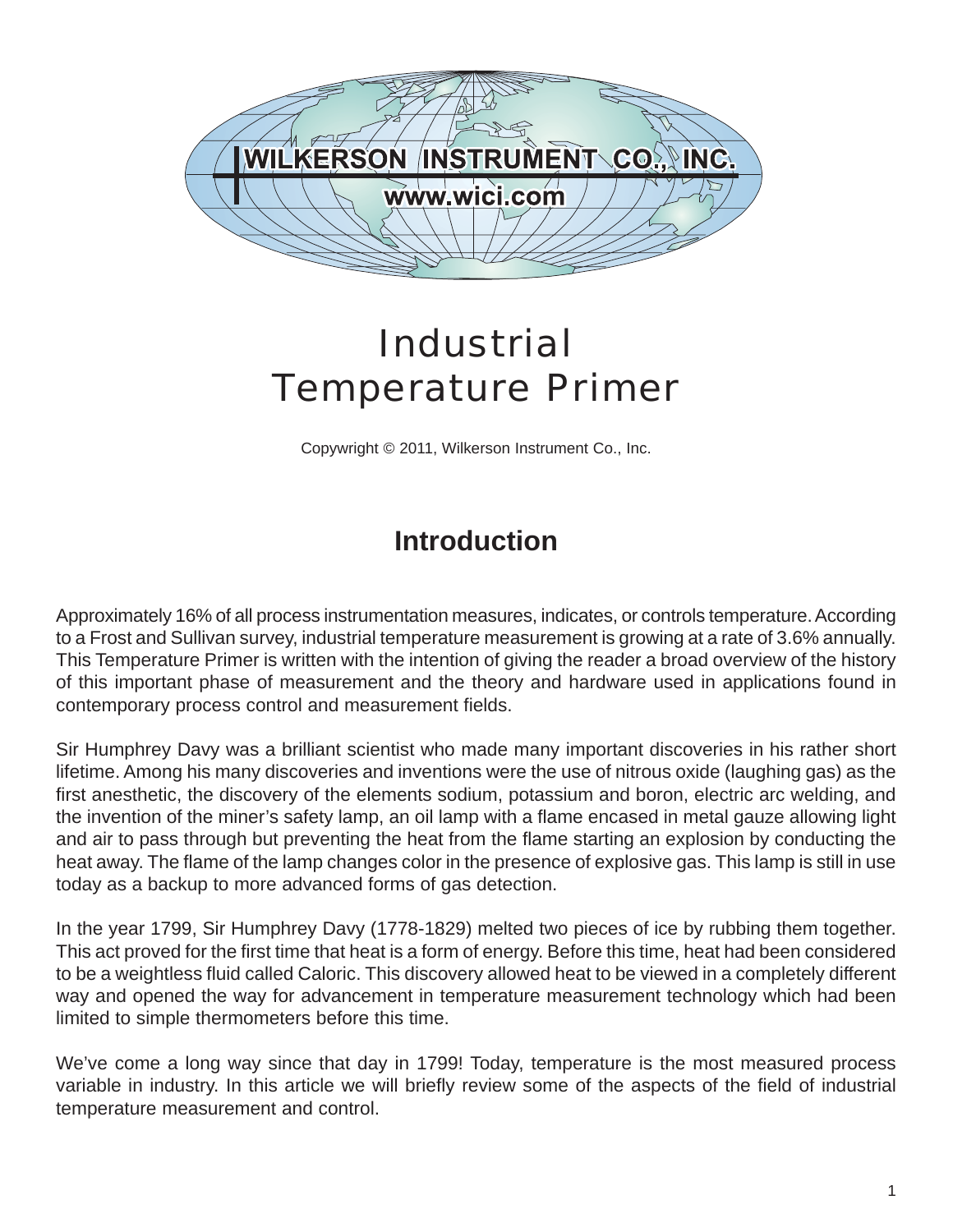# **Index**

| <b>Industrial Temperature Primer</b>               |  |
|----------------------------------------------------|--|
|                                                    |  |
|                                                    |  |
| <b>Chapter 1 - Temperature Measurement Devices</b> |  |
|                                                    |  |
|                                                    |  |
|                                                    |  |
|                                                    |  |
|                                                    |  |
|                                                    |  |
|                                                    |  |
|                                                    |  |
| <b>Chapter 2</b>                                   |  |
|                                                    |  |
| <b>Chapter 3</b>                                   |  |
|                                                    |  |
|                                                    |  |
|                                                    |  |
|                                                    |  |
|                                                    |  |
|                                                    |  |
|                                                    |  |
| <b>Chapter 4</b>                                   |  |
|                                                    |  |
| <b>Chapter 5</b>                                   |  |
|                                                    |  |
| <b>Chapter 6</b>                                   |  |
|                                                    |  |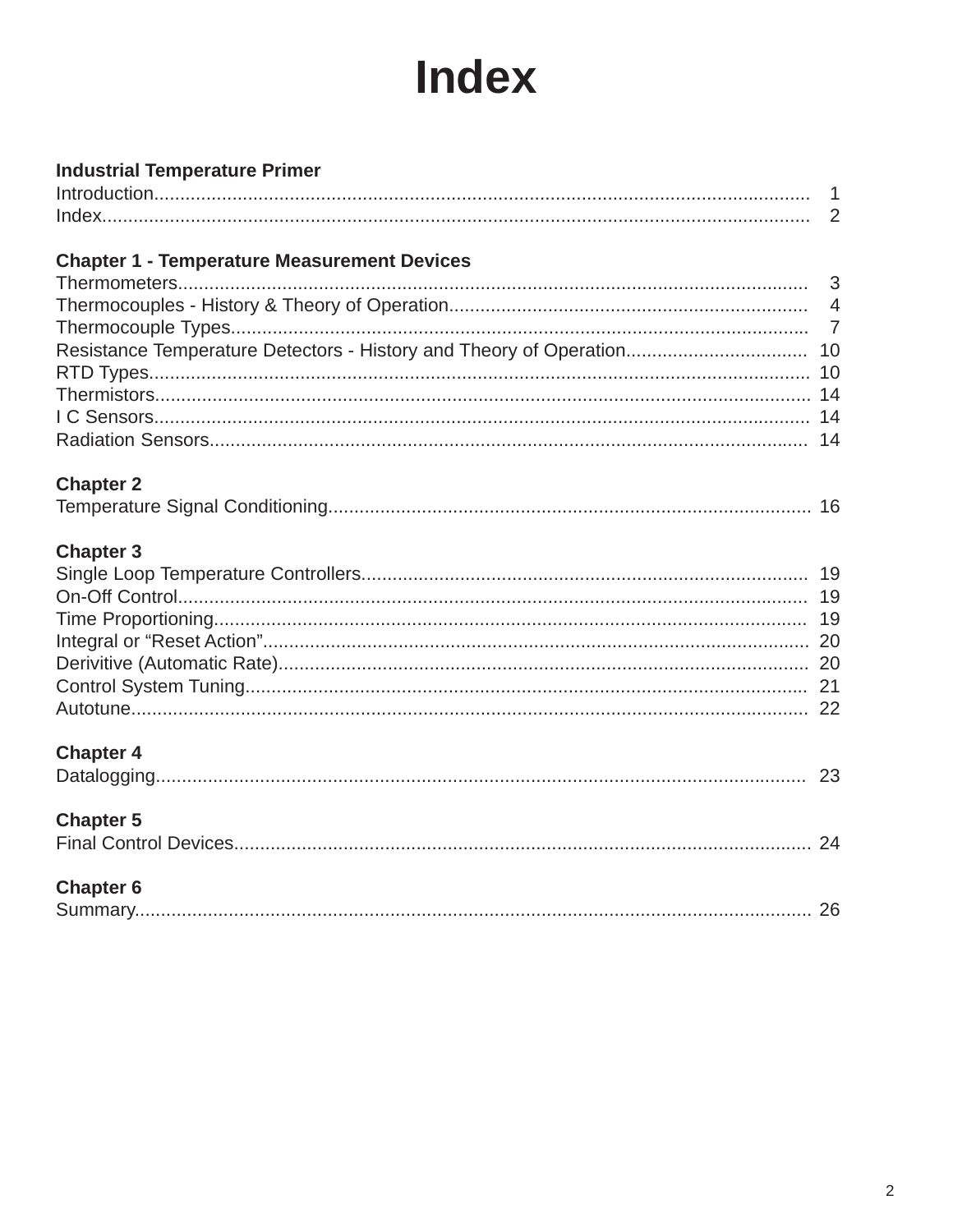#### **Chapter 1. Temperature Measurement Devices:**

#### **Thermometers -**

The first thermometer was invented by Galileo (1564-1642). It was an air thermometer consisting of a glass bulb with a long tube attached. The tube was dipped into a cooled liquid, then the bulb was warmed, expanding the air inside. As the air continued to expand, some of it escaped. When the heat was removed, the remaining air contracted causing the liquid to rise in the tube indicating a change in temperature. This type of thermometer is quite sensitive, but not too practical since it can be affected by the slightest change in atmospheric pressure.

In 1714 a gentleman by the name of Gabriel D. Fahrenheit invented both the mercury and the alcohol thermometer with which we are all quite familiar. Fahrenheit's mercury thermometer consists of a capillary tube which after being filled with mercury is heated to expand the mercury and expel the air from the tube. The tube is then sealed, leaving the mercury free to expand and contract with temperature changes. Although the mercury thermometer is not as sensitive as the air thermometer, it is not affected by the atmospheric pressure changes.

The mercury thermometer has a serious drawback, however. Mercury freezes at -39° Celsius, so it cannot be used to measure temperature below this point. Alcohol, on the other hand, freezes at -113° Celsius. Therefore, by substituting alcohol for mercury, much lower temperatures may be measured.

Many industrial thermometers register temperature by means of a pointer on a calibrated dial. These thermometers contain no liquid but do operate on the principle of unequal expansion. Since different metals expand at different rates, we can bond one metal to another and see that when heated, the bonded metal will bend in one direction and when cooled it will bend in the opposite direction (therefore the term "Bimetallic Thermometer"). This bending motion is transmitted by a suitable mechanical linkage to a pointer that moves across a calibrated scale. Although not as accurate as liquid in glass thermometers, BiMets are much more rugged, easy to read, and have a wider span making them ideal for many industrial applications. (Figure 1)



**Figure 1**

The filled system type of thermometer works on the same basic principle as the bimetallic thermometer. The sensing element is a capillary tube filled with a liquid or gas which expands with an increase in temperature. This sensing element delivers a motion of physical change that is applied to the control element which either indicates, records, or by comparing the signal to a setpoint can be used to control the temperature of a process.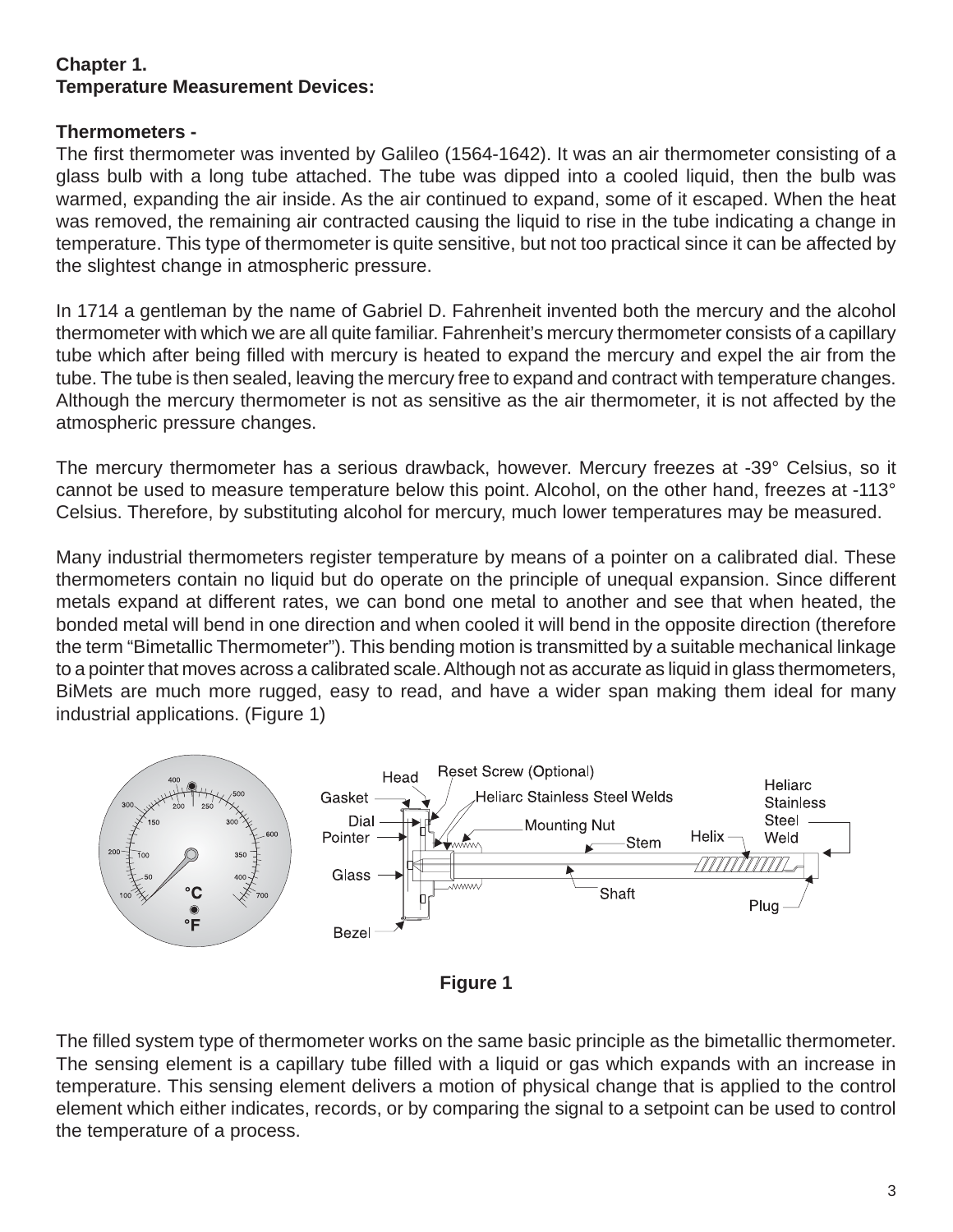The filled system thermometer differs from other thermometer types in that it can be used in some simple control situations. (Figure 2)



### **Liquid Or Gas Filled Capillary Thermometer** (Filled System Thermometer)

**Figure 2**

#### **Thermocouples - History and Theory of Operation**

In the year 1821, a very important discovery in the field of Thermometry was made. T. J. Seebeck observed that if two dissimilar metals are joined together to form a closed loop, and if one junction is kept at a different temperature from the other, an electromotive force is generated (called the Seebeck emf in honor of its discoverer) and electric current will flow in the closed loop. Experiments by Seebeck and others have shown that the amount of electric current flowing in the loop is relative in a predictable manner to the difference in temperature between the two junctions. So, if the temperature of one junction is kept at a known value, the temperature of the other junction can be determined by the amount of voltage produced. This discovery resulted in the temperature sensor that we know as the thermocouple. (Figure 3)



There are a couple of important laws governing the operation of Thermocouples. First, the Law of Homogeneous Circuits states that if thermocouple conductors are homogenous, they are unaffected by intermediate temperatures. If a junction of two dissimilar metals is maintained at T1 while the other is at T2, the thermal emf developed is independent and unaffected by any temperature distribution along the wires T3 and T4. This law forms the basis for the use of thermocouple grade extension wire. (Figure 4)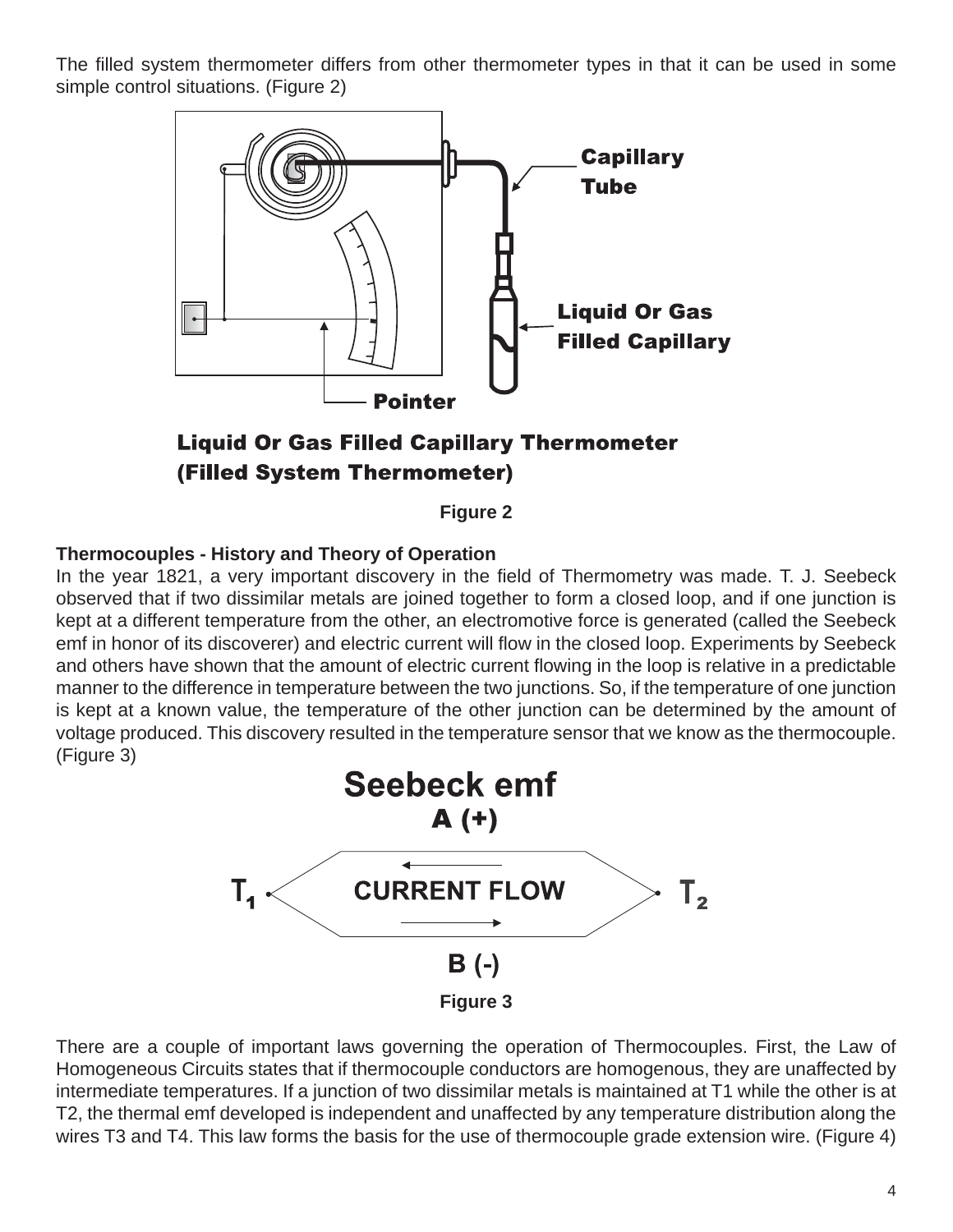## Law of **Homogeneous Circuits**



**E Unaffected By T3 and T4** 

**Figure 4**

In figure 5. we see that because of the Law of Homogeneous Circuits, if the thermocouple wire is homogeneous, and if junctions T3 and T4 is less than or greater than T1, no affect in the measurement output emf will be seen. (Figure 5)

### Law of **Homogeneous Circuits Example** J Thermocouple **Instrument** +) Iron  $\mathbf{T}_3$  $\mathbf{T}_4$  $\textbf{T}_{\mathbf{2}}$  $\mathbf{T}_\mathbf{A}$ (-) Constant If Thermocouple Wire Is Homogeneous And T3 & T4 is < or > T1

### No Affect In EMF Will Be Seen

**Figure 5**

The second important law in thermocouple temperature measurement is the Law of IntermediateMetals. The Law of Intermediate Metals states that a third metal can be introduced into the circuit without creating errors if the junctions of the third metal to the thermocouple conductors are at the same temperature. When using thermocouples, it is usually necessary somewhere in the loop to introduce additional metals into the circuit. This happens when an instrument is used to measure the output of the thermocouple and the instrument input terminals are of a different metal (usually brass or gold) and when the junction is brazed or welded. It would seem that this introduction of other metals would change the emf output of the thermocouple and add error to the signal. However, as long as the junction of the third metal with the other two metals are at the same temperature, no error signal is produced. (Figure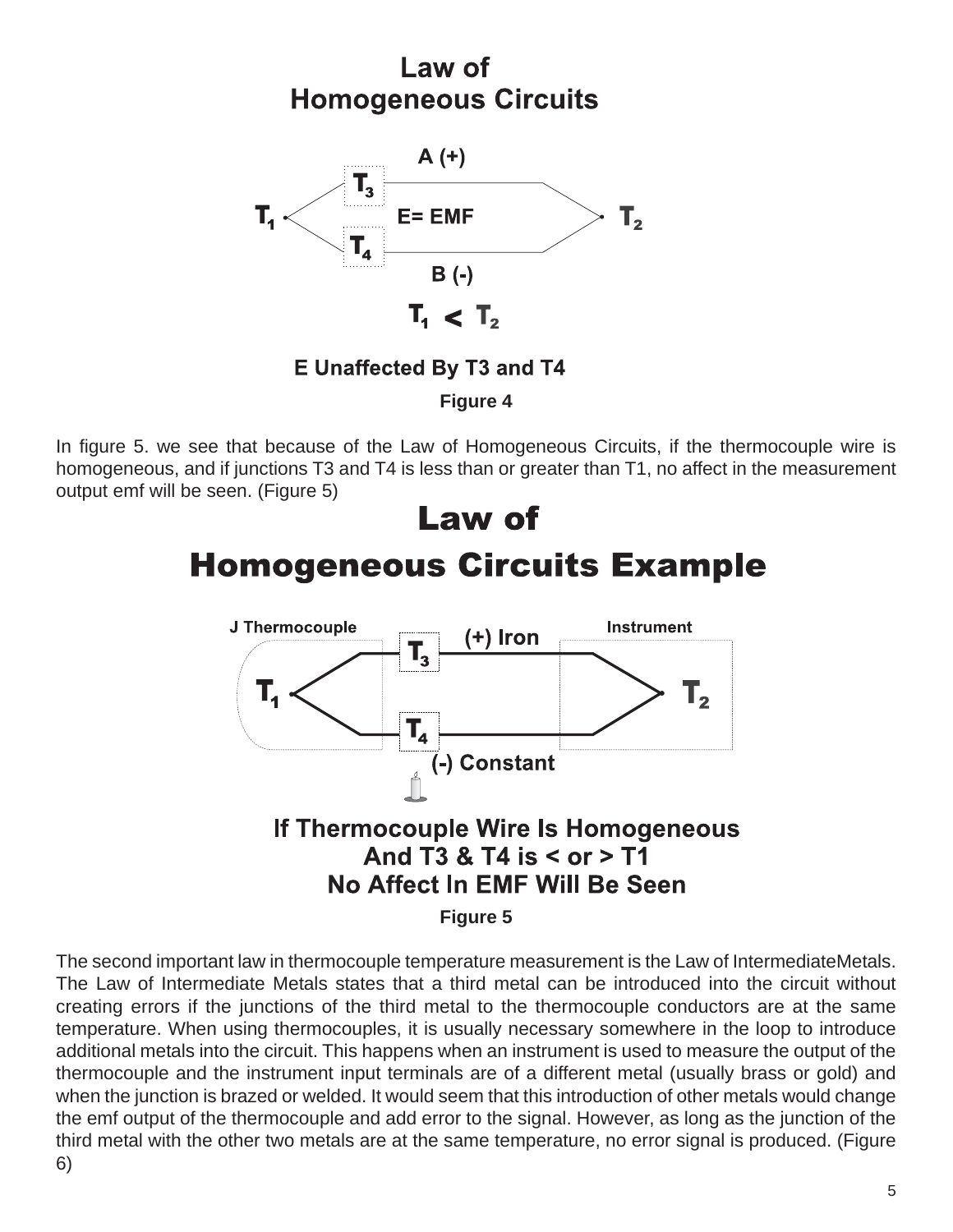

**Figure 6**

The law of intermediate metals comes into play when, for example, one uses a thermocouple with a brass terminal block in the connection head. The wires from the thermocouple element are attached to the terminal block to connect to the wires to the instrument. As long as there is no temperature gradient across the terminal block, no error will be introduced and the emf in the circuit will remain unaffected.

In figure 6 we see two dissimilar metals A and B with their junctions at T1 and T2 and a third metal C. joined on one leg. If C is kept at a uniform temperature along its length, the total emf in the circuit will not be affected.

A good example of the practical use of the Law of Intermediate Metals is shown is figure 7. In industrial applications, thermocouples are often terminated in a junction box where they are joined to thermocouple extension wire which extends back to the instrumentation in the control room. The terminal blocks used in the junction box are often constructed of a metal such as brass or nickel plated copper. Either of these metals represents an intermediate metal. According to the Law of Intermediate metals, as long as there is no difference in temperature between terminals T1 and T2 and between terminals T3 and T4, there will be no error introduced into the circuit by the intermediate metals. (Figure 7)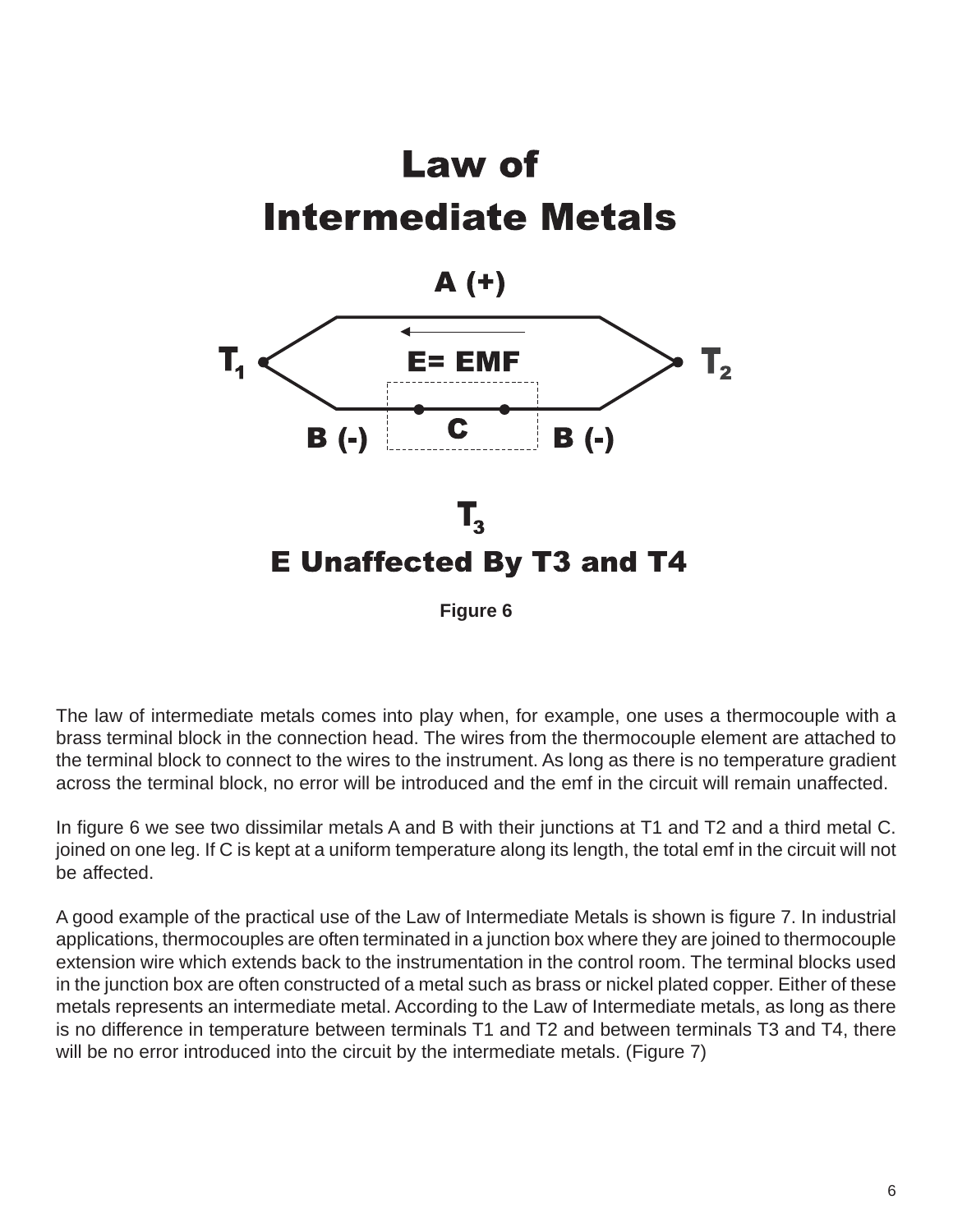## Law of



#### If  $T1 = T2$  and  $T3 = T4$  Then No Affect To EMF

**Figure 7**

#### **Thermocouple Types**

Any two dissimilar metals can in theory be made into thermocouples. However, certain metals have been selected over time that make ideal thermocouples for various applications. These metals have been chosen for their emf output and their ability to operate under various conditions. There are several types of these "standard" thermocouples in use today.

As you can see from the chart on the next few pages, particular ISA calibrations of thermocouples are more suited to specific applications and temperature ranges than others.

One advantage thermocouples have over some other sensors is the ability to construct the sensor so as to suit most any application. From the simplest bare wire thermocouple, to protected sensors housed in protection tubes and thermowells with any number of different mounting arrangements. The fact that thermocouples are typically rugged, inexpensive, highly responsive and have a very broad temperature range makes them the temperature sensor of choice in many applications. Another important advantage is that since thermocouples measure temperature at the junction of the two dissimilar metals which are usually in the form of fine wire, they are naturally quite "tip sensitive". This means that you can measure temperature at a very small point of reference. One of the disadvantages of the thermocouple is that their outputs are quite non linear. Therefore, instruments used to measure temperature by thermocouples must include linearization circuitry. Also since the accuracy of the thermocouples is dependent upon the control of the alloy used in their manufacture, accuracy is somewhat limited.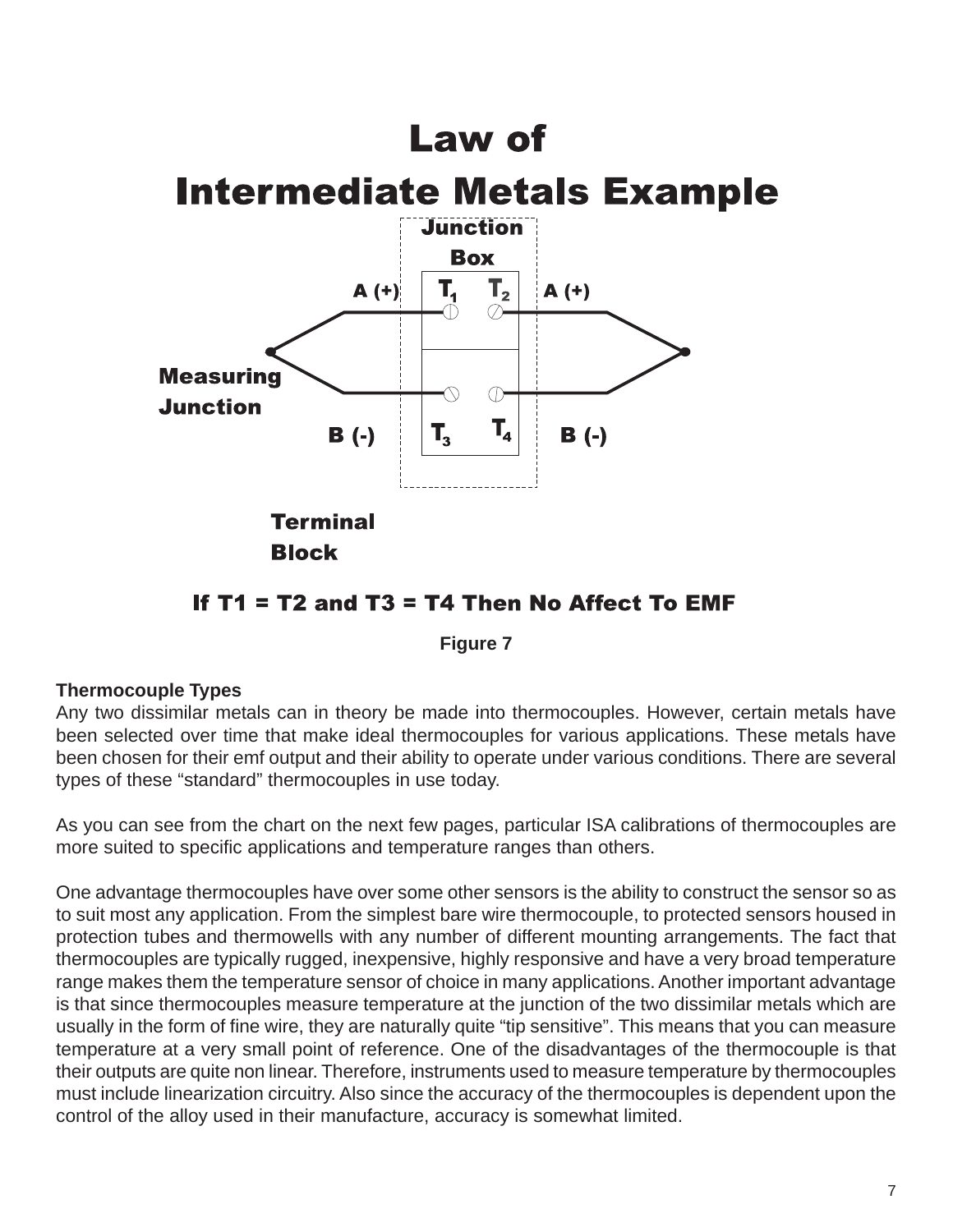| STANDARD ISA THERMOCOUPLE CALIBRATION INFORMATION |                                                                                                                                                                                                                                      |                      |                 |                                                                                         |                                                                                     |                  |                                                                                                                                                                                                                                                 |  |
|---------------------------------------------------|--------------------------------------------------------------------------------------------------------------------------------------------------------------------------------------------------------------------------------------|----------------------|-----------------|-----------------------------------------------------------------------------------------|-------------------------------------------------------------------------------------|------------------|-------------------------------------------------------------------------------------------------------------------------------------------------------------------------------------------------------------------------------------------------|--|
| <b>LETTER</b><br>DESIGNATION<br>ANSI CODES        | <b>CONDUCTOR</b><br><b>MATERIAL</b>                                                                                                                                                                                                  | <b>COLOR</b><br>CODE | <b>MAGNETIC</b> | <b>TEMPERATURE</b><br>RANGE (F)                                                         | <b>LIMITS OF ERROR</b><br><b>STANDARD SPECIAL</b><br>$(% ^{p})$ (% OR $^{\circ}$ F) |                  | <b>APPLICATIONS</b>                                                                                                                                                                                                                             |  |
| J                                                 | <b>IRON</b>                                                                                                                                                                                                                          | +WHITE               | <b>YES</b>      | 32 to 530                                                                               | $± 4^\circ$                                                                         | ± 2              | May be used in vacuum, oxidizing, reducing,<br>and inert, atmospheres. Since iron oxidizes<br>rapidly, use heavyguage wire above 1000° F.                                                                                                       |  |
|                                                   | <b>CONSTANTAN</b>                                                                                                                                                                                                                    | -RED                 | NO.             | 530 TO 1400                                                                             | ± 3/4%                                                                              | ± 3/8%           | This calibration is the most used because of its<br>versitality and low cost.                                                                                                                                                                   |  |
| K                                                 | <b>CHROMEL®</b>                                                                                                                                                                                                                      | <b>HYELLOW</b>       | <b>NO</b>       | 32 to 530                                                                               | $± 4^\circ$                                                                         | ±2               | Use in oxidizing atmospheres above 1000° F.<br>Cycling above and below 1800° F should be<br>avoided due to alterations in EMF caused by<br>ageing of alloys. "Pre-ageing" of thermocouples<br>prevents the action. Avoid using this calibration |  |
|                                                   | <b>ALUMEL®</b>                                                                                                                                                                                                                       | -RED                 | <b>YESA</b>     | 530 to 2300                                                                             | ± 3/4%                                                                              | ± 3/8%           | in reducing atmospheres. Preferential oxidation<br>of chromium takes place in reducing<br>atmosphere (commonly called "green rot"). This<br>causes a large negative shift of EMF and rapid<br>deterioration of the thermoelement.               |  |
|                                                   | <b>COPPER</b>                                                                                                                                                                                                                        | +BLUE                | <b>NO</b>       | $-300$ to $-75$                                                                         | ± 2%                                                                                | $± 1\%$          | Resistant to corrosion in oxidizing / reducing<br>atmospheres (avoid Chlorine). Best for                                                                                                                                                        |  |
| Τ                                                 | <b>CONSTANTAN</b>                                                                                                                                                                                                                    | -RED                 | <b>NO</b>       | $-75$ to $+200$<br>200 to 700                                                           | ± 1.5%<br>± 3/4%                                                                    | ± 3/4%<br>± 3/8% | Cryogenic applications. Do not use above 700°<br>F due to poor oxidation resistance of copper.                                                                                                                                                  |  |
|                                                   | <b>CHROMEL®</b>                                                                                                                                                                                                                      | +PURPLE              | <b>NO</b>       | $-300$ to $+600$                                                                        | $\pm 3^{\circ}$                                                                     | N/A              | Has the highest EMF per degree of any standard<br>thermocouple. Since one leg of this                                                                                                                                                           |  |
| E                                                 | CONSTANTAN                                                                                                                                                                                                                           | -RED                 | NO              | 600 to 1600                                                                             | ± 1/2%                                                                              | N/A              | thermocouple is CHROMEL®, the same<br>precautions used with type K should be taken.                                                                                                                                                             |  |
| N                                                 | <b>NICROSIL</b>                                                                                                                                                                                                                      | +ORANGE              | <b>NO</b>       |                                                                                         | $± 4^{\circ}$                                                                       |                  | Replaces K. Does not exhibit preferential<br>oxidation problem found with K. Longer life and                                                                                                                                                    |  |
|                                                   | <b>NISL</b>                                                                                                                                                                                                                          | -RED                 | <b>NO</b>       | 32 to 2300                                                                              | ± 3/4%                                                                              | ± 3/8%           | better stability than type K                                                                                                                                                                                                                    |  |
| S                                                 | <b>PLATINUM</b><br>10% RHODIUM                                                                                                                                                                                                       | +BLACK               | <b>NO</b>       | 32 to 1000                                                                              | ± 1/4%                                                                              | N/A              | Avoid reducing atmospheres. Will cause<br>excessive grain growth resulting inalibration drift                                                                                                                                                   |  |
|                                                   | <b>PLATINUM</b>                                                                                                                                                                                                                      | -RED                 | <b>NO</b>       | 1000 to 2700                                                                            |                                                                                     | N/A              | (up to $-2$ mv).                                                                                                                                                                                                                                |  |
| R                                                 | <b>PLATINUM</b><br>13% RHODIUM                                                                                                                                                                                                       | +GREEN               | <b>NO</b>       | 32 to 1000                                                                              | ± 1/4%                                                                              | N/A              | Avoid reducing atmospheres. Will cause<br>excessive grain growth resulting inalibration drift                                                                                                                                                   |  |
|                                                   | <b>PLATINUM</b>                                                                                                                                                                                                                      | -RED                 | <b>NO</b>       | 1000 to 2700                                                                            |                                                                                     | N/A              | (up to $-2$ mv).                                                                                                                                                                                                                                |  |
| B                                                 | PLATINUM<br>30% RHODIUM<br>PLATINUM                                                                                                                                                                                                  | +GRAY                | <b>NO</b>       | 1000 to 3100                                                                            | ± 1/2%                                                                              | N/A              | Avoid reducing atmospheres. Will cause<br>excessive grain growth resulting inalibration drift                                                                                                                                                   |  |
|                                                   | 6% RHODIUM                                                                                                                                                                                                                           | -RED                 | NO.             |                                                                                         |                                                                                     | N/A              | (up to $-2$ mv).                                                                                                                                                                                                                                |  |
| <b>NO ANSI CODES</b>                              |                                                                                                                                                                                                                                      |                      |                 |                                                                                         |                                                                                     |                  |                                                                                                                                                                                                                                                 |  |
| W                                                 | <b>TUNGSTEN</b><br><b>TUNGSTEN</b>                                                                                                                                                                                                   | +WHITE<br>-RED       | NO.<br>NO.      | 32 to 4208                                                                              | ±1%                                                                                 | N/A              | Vacuum or inert atmospheres only.<br>Very high temp applications only.                                                                                                                                                                          |  |
|                                                   | 26% RHENIUM<br><b>TUNGSTEN</b>                                                                                                                                                                                                       | +WHITE               | NO.             |                                                                                         |                                                                                     |                  |                                                                                                                                                                                                                                                 |  |
| C(W5)                                             | 5% RHENIUM<br><b>TUNGSTEN</b><br>26% RHENIUM                                                                                                                                                                                         | -RED                 | NO.             | 32 TO 4208                                                                              | ± 1%                                                                                | N/A              | Somewhat less brittle than W.                                                                                                                                                                                                                   |  |
| 19 ALLOY<br>20 ALLOY                              | Ni-18Mo                                                                                                                                                                                                                              | $+ N/A$              | <b>YES</b>      |                                                                                         | ± 3/4%                                                                              | N/A              |                                                                                                                                                                                                                                                 |  |
|                                                   | NI-1Co                                                                                                                                                                                                                               | - N/A                | <b>YES</b>      | 32 to 2300                                                                              |                                                                                     |                  |                                                                                                                                                                                                                                                 |  |
|                                                   |                                                                                                                                                                                                                                      |                      |                 | OTHER TYPES OF THERMOCOUPLES USED PRIMARILY FOR SPECIAL APPLICATIONS                    |                                                                                     |                  |                                                                                                                                                                                                                                                 |  |
| <b>PLATINEL II®</b>                               | Approximates the type K curve. Can be used unprotected in air for extended periods of time. Has less drift than type K if aged in hydrogen<br>for 1000 hrs. at 1000° C. Cannot be used in sulfer, phosphorus or silicon atmospheres. |                      |                 |                                                                                         |                                                                                     |                  |                                                                                                                                                                                                                                                 |  |
| IRIDIUM /<br><b>RHODIUM</b>                       | Can be used for short periods of time up to 2180°C.                                                                                                                                                                                  |                      |                 | Can be used in inert atmospheres and in vacuum. Cannot be used in reducing atmospheres. |                                                                                     |                  |                                                                                                                                                                                                                                                 |  |
| PLATINUM -<br><b>MOLYBDENUM</b>                   |                                                                                                                                                                                                                                      |                      |                 |                                                                                         |                                                                                     |                  | Used for measuring temperatures from 1100 to 1500° C. under neutron radiation. You cannot use Platinum thermocouples containing<br>Rhodium in neutron radiation due to rhodium being transmuted into palladium under neutron bombardment.       |  |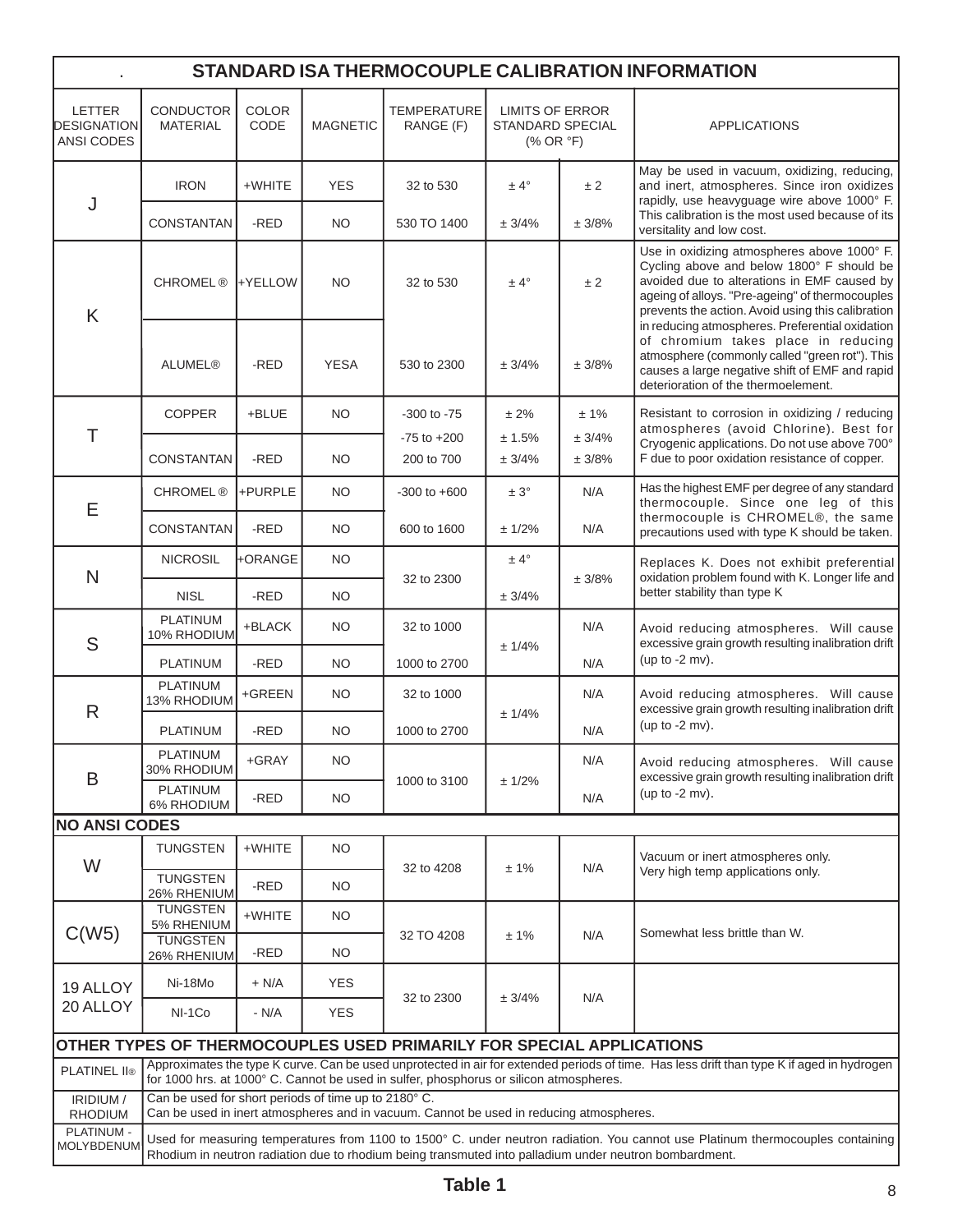The Type "J" or iron-constantan thermocouple is the most widely used calibration of thermocouple. Over two hundred tons of iron and constantan materials are used in the manufacture of this calibration each year in the United States alone.

This popularity is in spite of the fact that the use of iron as a thermocouple material was vigorously opposed by many in the field of thermometry. Burgess and Le Chatelier, in their book on "Measurement of High Temperature" (1912), are emphatic on this point, basing their objections on the inhomogeneity of iron wires, and the consequent large parasitic emfs developed where a temperature gradient exists in the wire. However, the relatively high emf output, a comparatively low cost, and the adaptability to both oxidizing and reducing atmospheres justify iron-constantan's wide use. Also, the iron used in today's thermocouples are not appreciably less homogeneous than the constantan with which it is paired. When used under conditions where the temperature gradient along the wire is not subject to rapid fluctuations, the parasitic emfs seldom result in errors larger than one or two degrees F in measured temperature.

Constantan is an alloy of copper and nickel with a typical composition Cu57Ni43 plus the addition of small percentages of Mn and Fe. The precise composition of the alloy is not specifically defined and depends on whether it is to be used with iron for type J thermocouples, CHROMEL® for type E thermocouples, or with copper for type T thermocouples.

The type "T" thermocouple (copper constantan) is used in applications down to 11 degrees Kelvin (K) (- 262° C). Copper of high electrical conductivity and low oxygen content gives a highly reproducible thermoelectric output. Since copper is available in near pure form, it need not be specially selected for thermocouple use as long as it conforms to ASTM specs for soft or annealed bare copper wire. The constantan used with the type J thermocouple cannot be used with the type T thermocouple because of different voltage requirements. A specially formulated constantan must be used. This alloy is commonly known as the "Adams Constantan" alloy. It is a copper-nickel alloy that combined with copper matches the Adams Copper-Constantan Table. The limits of error of the type T thermocouple are totally dependent upon the degree of reproducibility of constantan from melt to melt. Adams constantan is acceptable if it gives emfs against a platinum standard within the limits of error of  $\pm 1.5^{\circ}$  F. between -75° and 200° F.

The type "T" thermocouple should not be used above 350° C since the copper will oxidize rapidly above this limit. The type "K" thermocouple designates any thermocouple which exhibits, within specified limits, the thermal emf characteristics as given in the CHROMEL®-ALUMEL® tables over the range of temperatures from -253 to 2505° F. The CHROMEL®-ALUMEL® thermocouple is the most common used to meet this criteria.

CHROMEL® is an alloy having the composition Ni90Cr10. Its thermoelectric power against platinum is higher than that of any other commonly used alloy, reaching a maximum of 35 microvolts per degree C. As a nickel-chromium alloy it is resistant to oxidation at high temperature.

The manufacturing processes involved with industrial thermocouple sensors is almost as varied as the applications for which they are intended. Basically speaking, however, industrial thermocouples are made by first forming the measuring (hot) junction by welding the two dissimilar metal wire conductors together. Welding in an inert gas atmosphere prevents oxidation and is highly recommended if the thermocouple is to be used at temperatures exceeding 1000 degrees F. For lower temperature applications, junctions may be silver brazed using a borax flux. The thermocouple wire may be either bare wire conductors or wire conductors housed in metallic sheath material with hard packed powder insulating material usually made of magnesium oxide (MgO). When using the mineral insulated type tube or sheath of metal or ceramic after thermocouple material, the sheath is usually welded over at the same time the junction is welded thereby forming a sealed junction. The bare wire type thermocouple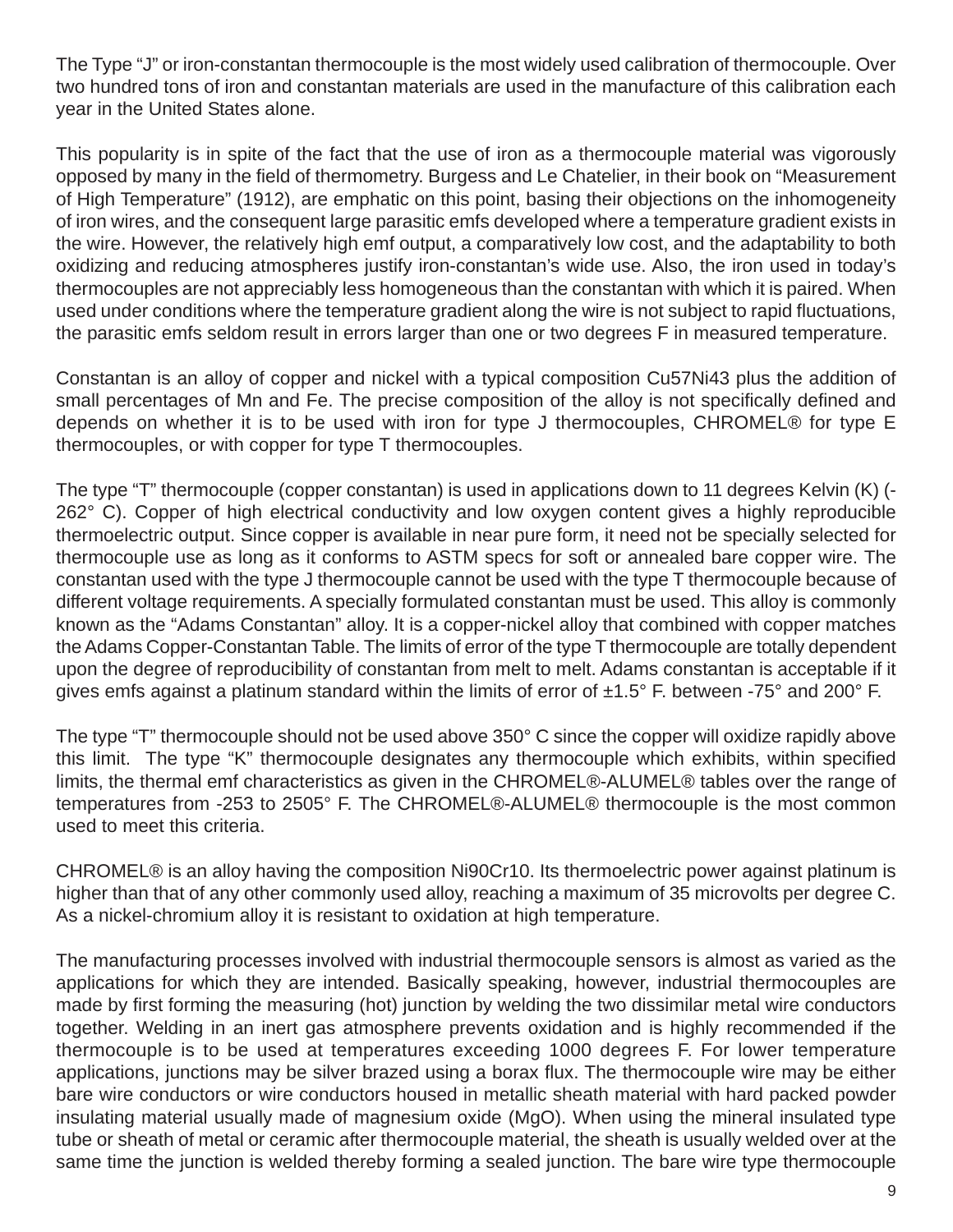may be housed in a closed end the junction is welded. Before insertion into the well or protection tube, ceramic insulators are placed over the bare thermocouple wires to prevent the shorting of the wire together or to the wall of the tube. The thermocouple assembly is then fitted with the required termination (connectors, connection heads, lead wire, etc.) to complete the assembly.

#### **Resistance Temperature Detectors - History and Theory of Operation**

Another widely used device for measuring temperature is the Resistance Temperature Detector or RTD. Fifty years after Seebeck made his discovery concerning thermoelectricity, Sir William Siemens, using research done by Sir Humphrey Davy that determined that the resistivity of metals showed a distinct relationship to temperature change, established the use of platinum as the element of a resistance thermometer or RTD. Platinum RTDs as well as RTDs made from various other metals operate under the principle that the electrical resistance of certain metals increase / decrease in a repeatable manner as temperature increases / decreases.

Resistance temperature detectors are rapidly becoming today's temperature sensor of choice. If fact, there are currently over seventy five manufacturers of industrial RTD sensor assemblies in the United States alone.

Even though RTD sensors tend to be relatively slower in response than thermocouples, Resistance Temperature Detectors offer several advantages over thermocouples as temperature sensors in industrial applications. Typically, at temperatures over 850° C, thermocouples must be used, but for temperatures not exceeding 850° C, RTDs offer a definite alternative. RTDs are usually selected over thermocouples because of their inherent stability. A typical Platinum RTD can be thermally shocked from boiling water to liquid Nitrogen (-195° C) 50 times with a resulting error of less than 2/100's of a degree C. Typical stability is rated at  $\pm 0.5^{\circ}$  C per year.

Another advantage over thermocouples is that no special compensating leadwire or cold junction compensation is needed.

Briefly, an RTD works like this: Electrical resistance of certain metals increases and decreases in a predictable manner as the temperature increases or decreases. The most commonly used metals for RTDs are Platinum, Copper, and Nickel. There are basically three reasons for selecting these metals over others. First of all, these three metals are available in near pure form. This is important to insure consistency in the manufacturing process. Secondly, these metals offer a very predictable temperature versus resistance relationship. While not perfectly linear, they are much more linear than thermocouples. Also, all three of these metals offer the ability to be processed into extremely fine wire. This is important especially in "wire wound" elements, which are the most common types in use today.

#### **RTD Types**

Among the three metals mentioned above, Platinum is the most commonly used due to its having the best temperature to resistance relationship, its ability to withstand high temperatures, its limited susceptibility to contamination, as well as the best stability. Platinum RTD elements are also the most repeatable and have the broadest measuring range (typically from -200 to +850 degrees Celsius). It is noteworthy to mention that Platinum RTDs are used to define the International Practical Temperature Scale (IPTS) from the triple point of Hydrogen (-259.34° C) to the freezing point of Silver (+961.78° C).

Since Platinum RTDs are already used as temperature standards in laboratories throughout the world, advancements in manufacturing techniques that make RTDs more rugged are making RTDs the sensor of choice in many industrial applications.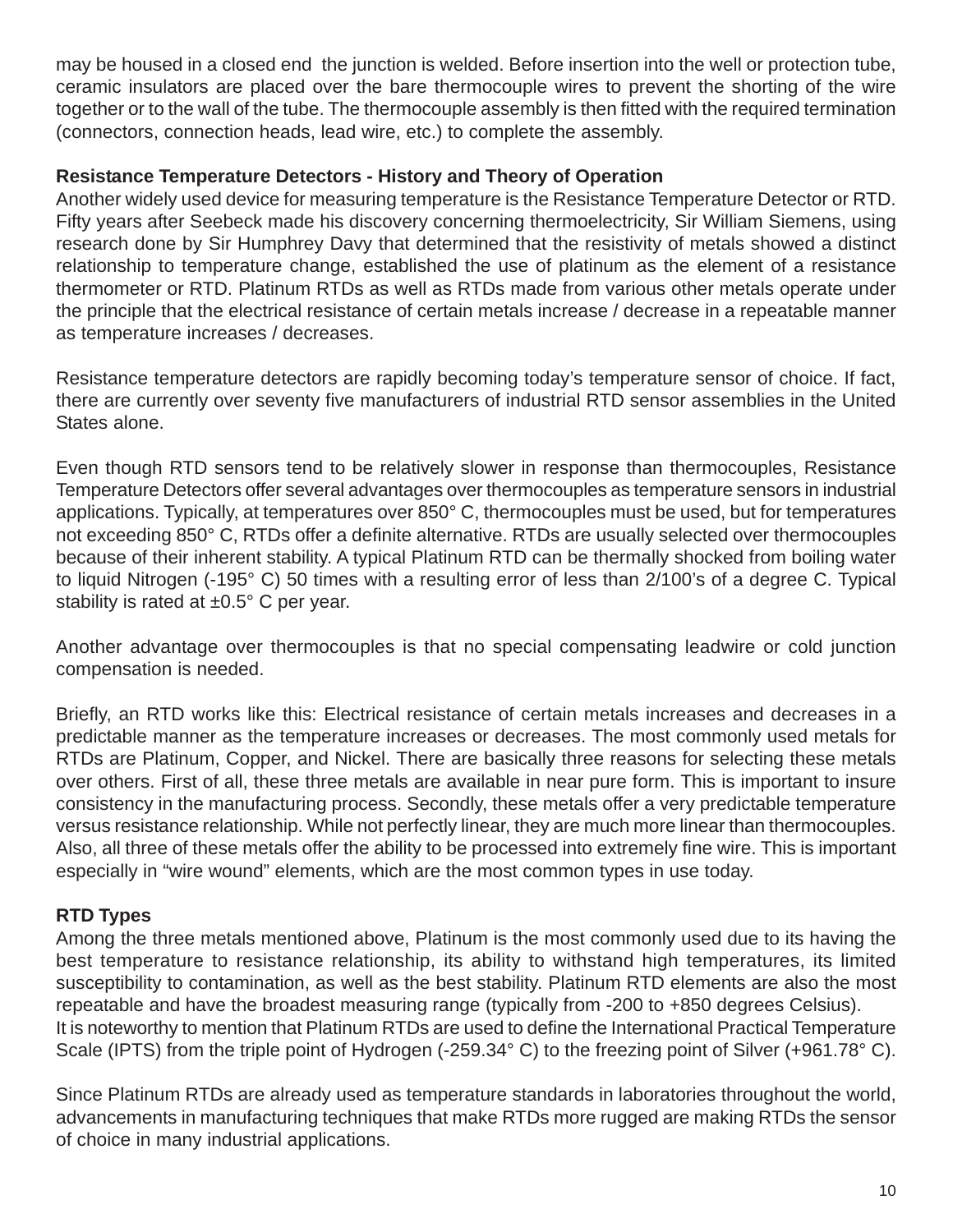The typical RTD is constructed by winding a very fine wire of one of the metals mentioned above around an inert substrate such as glass or ceramic material. Most elements are then encapsulated in glass or ceramics to protect them from damage due to vibration, moisture, dust, and migration of foreign metals. The wires from the RTD extend through the encapsulation material where they can then be joined to lead wires by brazing, welding, or soldering. From this point, the RTD element can be housed in tubes or thermowells to match the applications much like thermocouples. (Figure 8)



**Figure 8**

Most recently introduced to the RTD market has been the "Thin Film" RTD element. This type of element, rather than being "wire wound", is produced through a process known as Thin Film Technology. Developed by the semiconductor industry, this process deposits a thin film of Platinum onto a substrate usually of ceramic material through cathodic atomization or "sputtering". Cathodic atomization works like this: A ceramic substrate made of high purity aluminum oxide is placed in a vacuum opposite a platinum disk. The platinum disk serves as a cathode (carries a negative charge). After the vacuum container is evacuated, a noble gas is introduced and a discharge is fired by means of a high frequency electric field generator. A plasma forms between the ceramic substrate and the platinum cathode. The gas atoms exist in the ionized state in the plasma. The positively charged noble gas ions are accelerated through the electric field toward the platinum cathode. When they strike the surface of the platinum they knock platinum particles off through the force of impact. These particles come off at such a high velocity that they deposit on the surface of the ceramic substrate. Over a calculated period of time, the platinum "sputters" to a layer of defined thickness over the substrate. The layer of Platinum may be as thin as 1 micron. After the deposition is made, a laser is used to trim the platinum layer to a precise resistance.

Another even newer technology for producing thin film RTDs is called Thin Film Lithography. In this process, after the substrate has been coated with platinum, a photosensitive lacquer is applied to the platinum layer. The lacquer is then illuminated through a mask with light of a defined wavelength, and then developed. After developing the non illuminated parts of the lacquer are left behind and represent the final design of the RTD conductor. Using a dry etching process, the non covered parts of the platinum coating are removed by bombardment with atoms. The platinum layer beneath the lacquer remains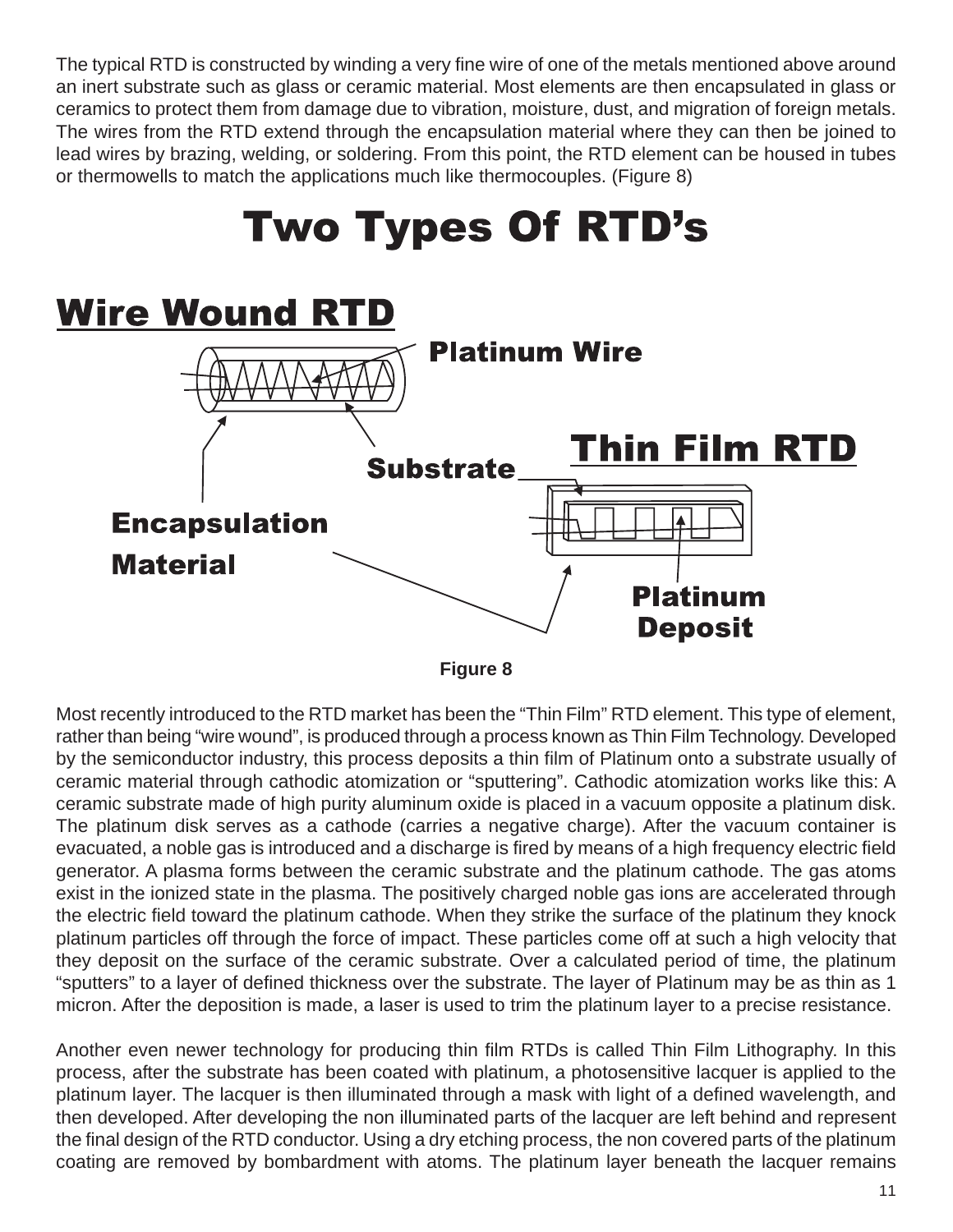behind on the ceramic substrate. The remaining lacquer is then removed. Finally, the platinum conductors are again laser trimmed to reach the required nominal resistance value. Because of this relatively new technology, RTDs can now be produced in more versatile shapes and designs. They can also be made much smaller than their wire wound counterparts. In fact, it is now possible to manufacture an RTD element the size of a pencil point! You might ask "why make such a small element?" By making the element as small as possible, we can now make an RTD assembly more responsive and "tip" sensitive. The "tip sensitive" nature of a thermocouple has always been an advantage over the RTD. Now this advantage has been all but eliminated. (Figure 8.)

RTDs, unlike thermocouples, are passive devices. They operate as one leg of a bridge network and therefore require a small amount of current, typically one mADC, to produce a measurable resistance change proportional to temperature change. It is important, of course, that the power supply generating the excitation current be stable and that the other legs of the bridge network remain constant with any change in temperature.

There are two popular calibrations of Platinum RTD's in use today. With thermocouples, we work with ISA standards for thermocouple alloys. With RTDs we work with temperature coefficients or "Alphas". The most popular and most used alpha for Platinum RTDs throughout the world is the 100 ohm international or DIN 43760 coefficient of .00385 ohms / ohm / degree Celsius. This means that the element at 0 degrees Celsius has a resistance of 100 ohms while at 100 degrees Celsius the resistance is 138.5 ohms. The other somewhat common but much less popular alpha is the sometimes called American Standard alpha of .003926 ohms / ohm / degree Celsius. The essential difference in the two alphas is that due to a slightly more pure Platinum used in the .003926 alpha, absolute accuracy is slightly better.

A word of warning. Since we are dealing with two alphas, it is most important that our instrumentation be matched to the correct alpha. Just as you would not use a type "J" thermocouple with an instrument calibrated for type "K" thermocouples, you would not use a DIN RTD with an instrument calibrated for a .003926 alpha. Doing so would introduce significant errors into the system.

Care must be taken in ordering both RTDs and the instrumentation associated with them. Just as you cannot assume that because it is a platinum RTD, it has an alpha of .00385, neither can you assume that a specification that calls for an instrument with input for a Platinum RTD requires calibration for the DIN .00385 coefficient.

Although there are advantages to using RTDs over thermocouples, there are some concerns as well. I call them concerns, not problems, because if we understand the applications, the concerns will not become problems.

First of all, there is the concern with "lead resistance". As mentioned earlier, RTDs work as one leg of a bridge. Where RTDs are mounted some distance from the instrument, the most frequently encountered cause for error is with the lead resistance effect. Since the copper conductor in the lead wire can change resistance with temperature, and since these lead wires are in series with the RTD element, an error can be introduced. In order to compensate for these errors, RTDs are often supplied in three or four wire versions. (Figure 9) The extra wire or wires are used to offset the error by balancing the bridge. Because of lead resistance error, three wire RTDs have become the most common RTD in industry with four wire RTDs becoming more and more popular. The only apparent disadvantage of three or four wire RTDs is the need to run extra leads back to the instrumentation. This problem can be avoided if 2 wire transmitters are used.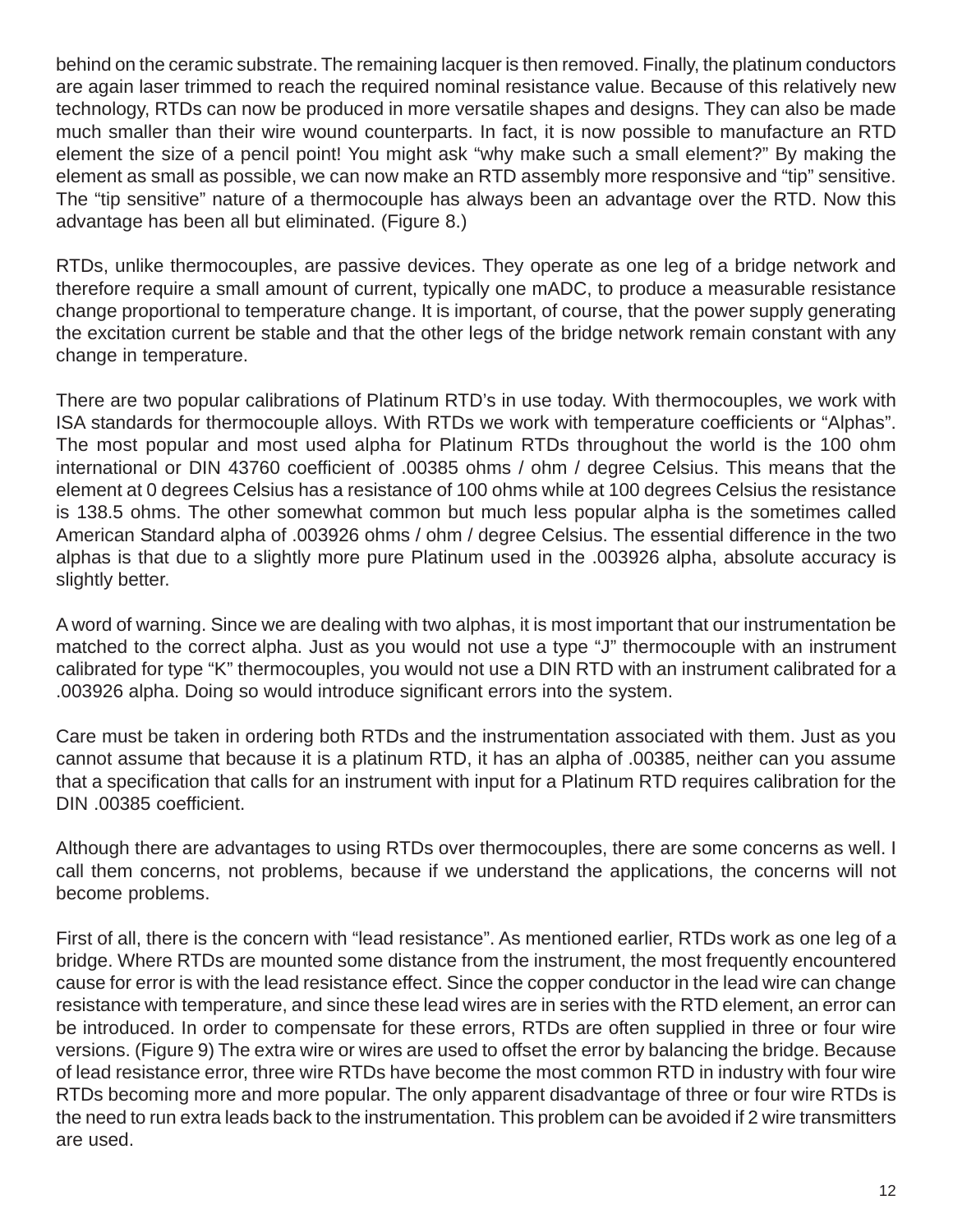Another concern is the phenomenon of "self heating". Since current must flow through the sensor, there must be a certain amount of heat energy produced. This additional heat will of course elevate the temperature measurement erroneously. Self heating is expressed as the amount of electrical energy required to raise the output of the sensor by one degree Celsius. It is usually measured in milliwatts. The self heating is usually minimal if the excitation current is kept in the range of one to two milliamps.

An additional concern is the fact that RTD elements are not as rugged as thermocouples. Where necessary (in areas of high vibration or shock), this concern can be lessened by the use of thin film RTDs.

### **Two, Three, or Four Wires,**

#### **That is...**

A 2-wire RTD in a typical "Wheatstone Bridge" circuit.



**Figure 9A**

Unlike a 2 wire RTD, a 3-wire RTD will compensate for lead length resistance. An accurate measurement will result only if the length, and resistance of each lead matches exactly (shown; a "Wheatstone Bridge" circuit).



**Figure 9B**

A 4-wire RTD compensates for all resistance imbalances between the leads (shown: a circuit with a constant current source).

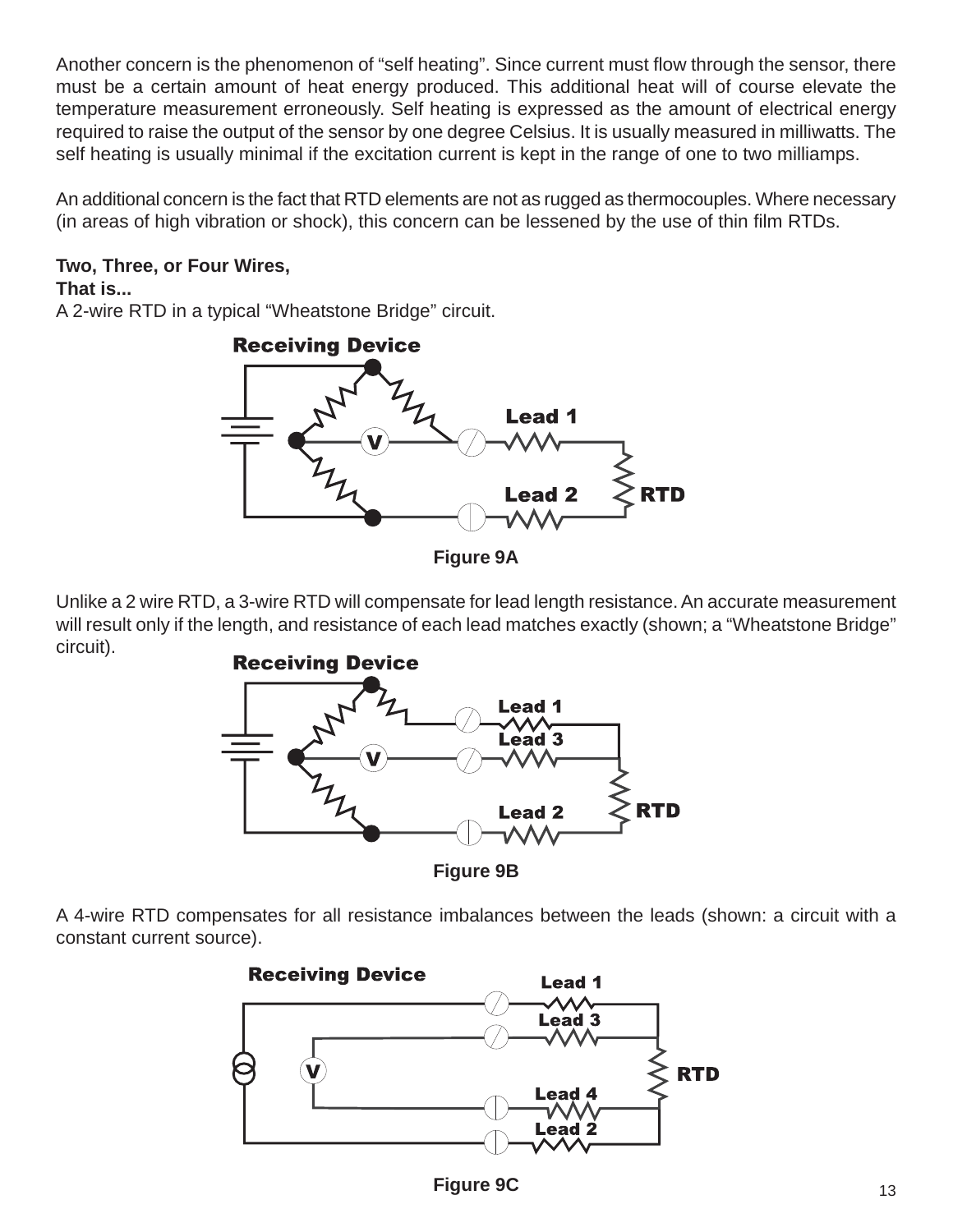#### **Thermistors -**

Another resistance based temperature sensor is the Thermistor. Unlike the RTD, the typical thermistor has a negative temperature coefficient. This means that with an increase in temperature, the resistance of the thermistor decreases. Since the per degree resistance change in a thermistor is much greater than with an RTD, a thermistor is quite sensitive to minute changes in temperature. Although the thermistor is a more sensitive device, it is also very non-linear and usually used over a very small temperature span. Thermistors have not gained nearly the popularity of RTDs or even thermocouples in industry due to their limited span as well as other disadvantages. Since thermistors are semiconductor devices, they are quite susceptible to permanent decalibration when exposed to high temperatures. In addition, thermistors are quite fragile and great care must be taken to mount them so that they are not exposed to shock or vibration.

#### **I C Sensors -**

Integrated Circuit Temperature Sensors are one of the latest innovations in temperature sensing. The main advantage to this type of sensor is that it is a naturally linear device which provides an output that is proportional to absolute temperature. The output of IC sensors is typically stated in microamps per degree Kelvin. The most common IC sensor in use today is the AD590 manufactured by Analog Devices.

The AD590 acts as a high-impedance, constant current regulator passing 1 micro-amp per degree Kelvin. It uses a supply voltage of between 4 and 30 V.

The IC temperature sensor uses a fundamental property of silicon and germanium transistors, from which it is made, to realize its temperature proportional characteristic. If two identical transistors are operated at a constant ratio of collector circuit densities (r), then the difference in their base-emitter voltages will be (kT/q) linear. Since both k (Boltzmann's constant) and q (the charge of an electron) are constant, the resulting voltage is directly proportional to absolute temperature. This voltage is converted to a current by a low-temperature-coefficient thin-film resistor.

Another popular IC temperature sensor is the LM134/234/334 series from National Semiconductor. This series of ICs make ideal remote temperature sensors due to the fact that they operate on a current output that is unaffected by long wire runs. The output current is directly proportional to absolute temperature in degrees Kelvin. The typical output is 1 microamp per degree Kelvin. Another advantage of this sensor is that it operates on any voltage from 1 to 40 volts DC.

The disadvantages of IC sensors are all of those expressed with RTD's plus a very limited temperature range usually limited to 150° C maximum.

#### **Radiation Sensors -**

All of the sensors we have discussed so far have their advantages in certain applications. However, they also share one distinct disadvantage. They must come in contact with the medium who's temperature we desire to monitor. That fact eliminates their usage in very high temperature applications found in many industrial applications. Radiation sensors often offer a solution to this problem.

The radiation sensor can typically measure temperatures up to 3500° C without contact with the measured medium.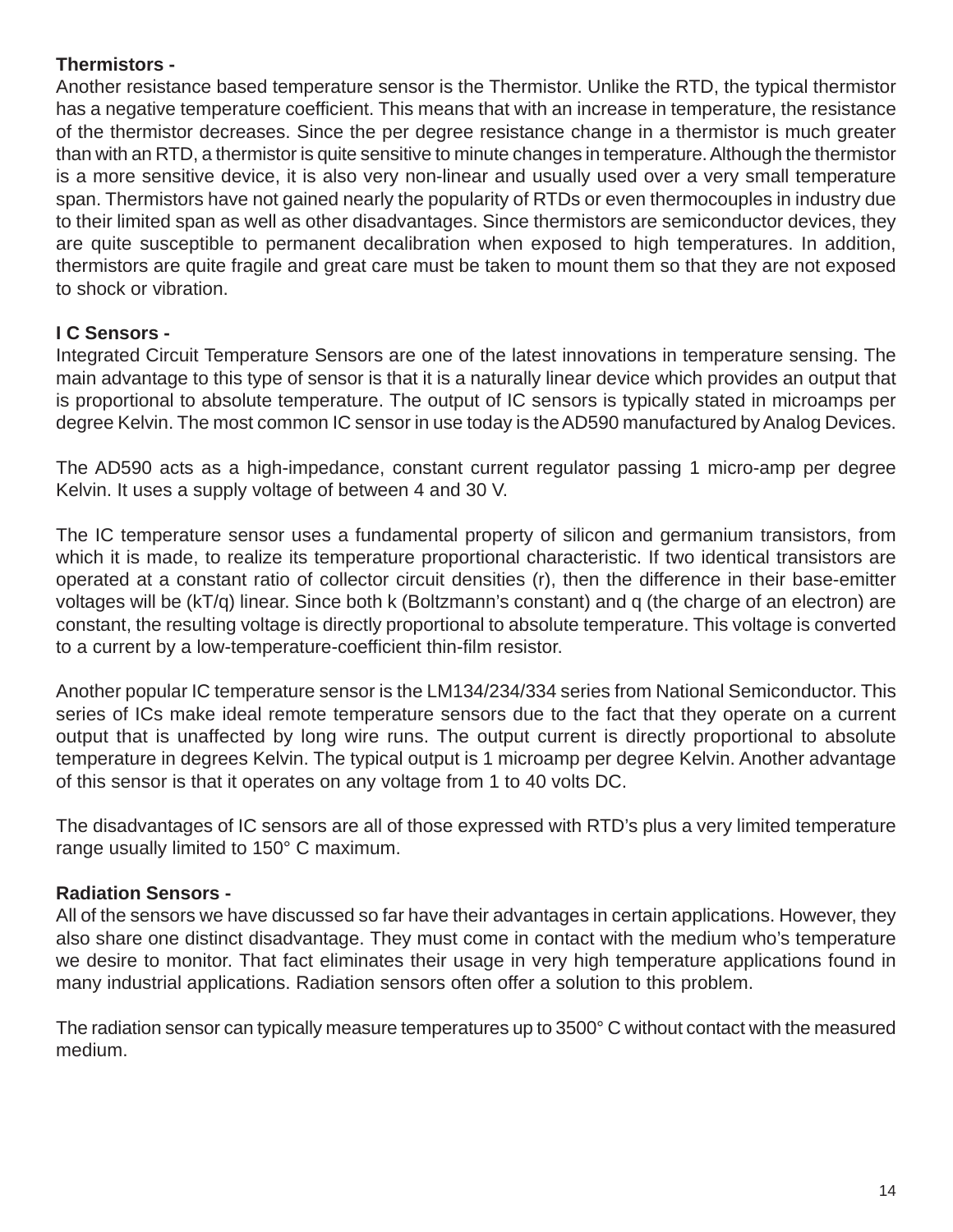| <b>COMPARISON THERMOCOUPLES VS. RTDS VS. IC SENSORS</b> |                                                                           |                                      |                           |  |  |
|---------------------------------------------------------|---------------------------------------------------------------------------|--------------------------------------|---------------------------|--|--|
|                                                         | <b>THERMOCOUPLES</b>                                                      | <b>RTDS</b>                          | IC<br><b>SENSORS</b>      |  |  |
| <b>ACCURACY</b>                                         | Limits of error wider than RTD or IC Sensor                               | Better accuracy than<br>thermocouple | Best<br>Accuracy          |  |  |
| <b>RUGGEDNESS</b>                                       | Excellent                                                                 | Sensitive to strain and<br>shock     | Sensitive to<br>Shock     |  |  |
| <b>TEMPERATURE</b><br><b>DRIFT</b>                      | -400 to 4200 $^{\circ}$ F<br>Higher than RTD                              | $-200$ to 1475° F<br>Lower than TC   | -70 to 300 $^{\circ}$ F   |  |  |
| <b>LINEARITY</b><br><b>CJC</b>                          | Very non-linear<br>Required                                               | Slightly non-linear<br>No.           | Very Linear<br>No.        |  |  |
| <b>RESPONSE</b>                                         | Fast dependent on size                                                    | Slow due to thermal<br>mass          | Faster than<br><b>RTD</b> |  |  |
| <b>COST</b>                                             | Rather inexpensive unless Noble metal.<br>Noble metal tc's very expensive | More Expensive                       | Low Cost                  |  |  |

| ÷<br>× |  |
|--------|--|
|--------|--|

Radiation sensors work on the principle that the temperature of a target determines the wavelength of the emitted radiation. The simplest of the radiation sensors is the optical pyrometer, which simply requires the operator to match the color of an incandescent target to a color scale in his line of sight. Other systems are both more complex and accurate. The accuracy of a radiation sensor depends on relative stability in colors, incandescent lighting, ambient temperature of the detector head, detector angle relative to the measured surface, and surface emissivity changes. All of these variables can contribute to system errors. However, progress is being made in the area of radiation sensors. It is now possible by using long wavelength detectors and filters and by using digital sensor head transmitters which output a linear signal, to avoid electrical interference and maintain an accuracy to within a few degrees which is usually adequate in very high temperature applications.

Emissivity is a term for the amount of energy emitting characteristics of different materials. It is the function of wavelength, temperature, and angle of view. Emissivity is defined as the ratio of the energy radiated by an object at a given temperature to the energy emitted by a "blackbody" or perfect IR radiator at the same temperature. Theoretically, a blackbody neither transmits nor reflects energy. The emissivity of a blackbody is represented by "1.0". Blackbodies absorb and re-emit all energy incident upon them and are therefore ideal surfaces for IR measurement. Therefore, blackbodies are used to calibrate IR measuring devices. All objects other than blackbodies have an emissivity of less than 1.0. For example, an object may have an emissivity of .85. That means that the object emits only 85% of the energy emitted by a blackbody. Correction factors and adjustments are usually built in to IR sensors so that they may be calibrated for specific emissivities. If the correction factors are not applied, the temperature reading will be lower than the actual temperature of the object being monitored.

Radiation sensors have their biggest advantage in measuring high temperatures. However, there are many lower temperature applications where non contact temperature measurement is desired.

Small targets and moving objects can be monitored more accurately since IR sensors measure only the energy emitted by the object, not the surrounding area.

Infrared measurements are much faster, allowing several measurements to be made in less than a second. Contact methods require much longer due to slower response times.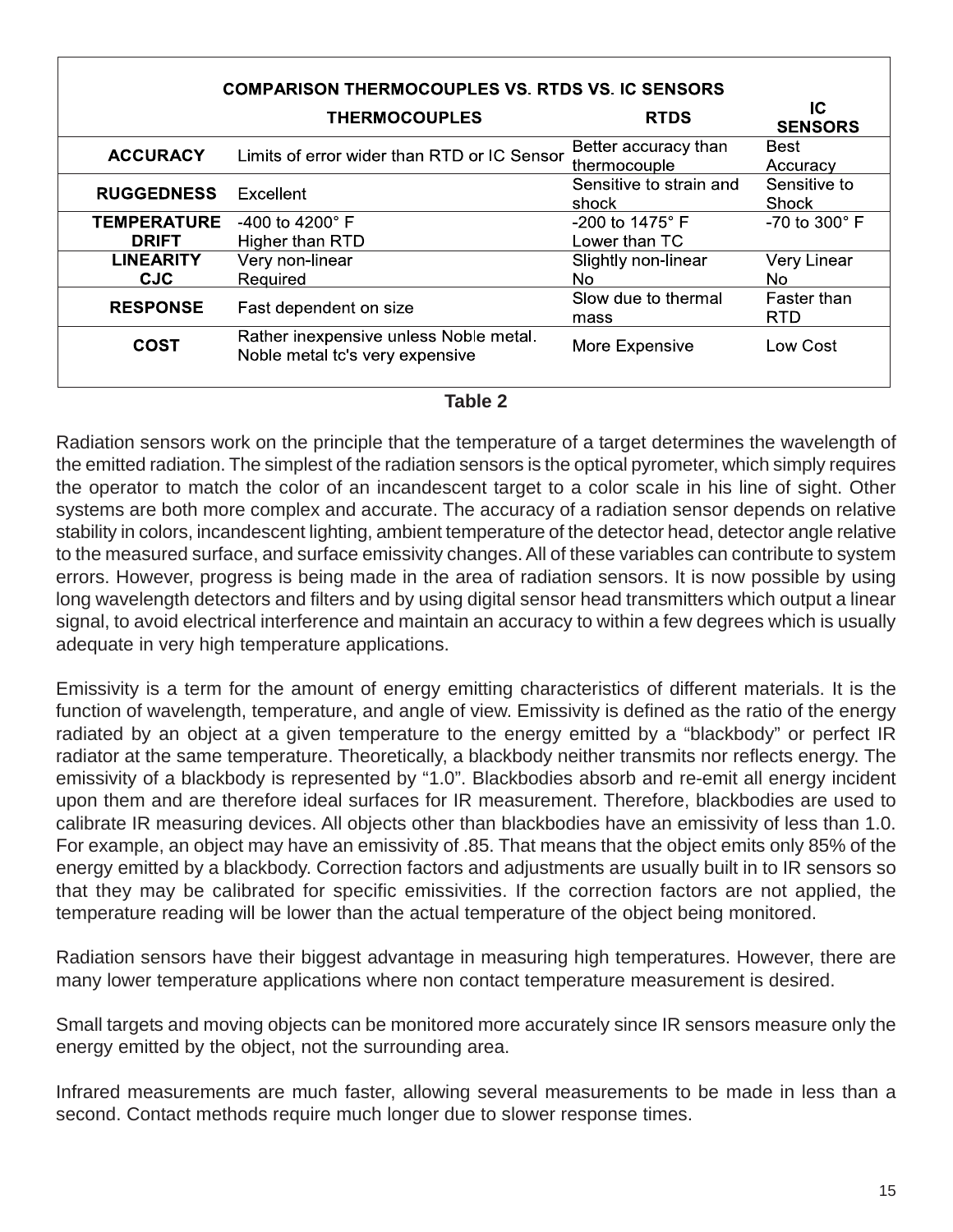#### **Chapter 2. Temperature Signal Conditioning**

Now that we have a very broad overview of available industrial temperature sensors, let's discuss briefly the instrumentation typically used with temperature sensors. Since liquid in glass thermometers use the graduation on the glass tube as the indicator and bimetallic and filled system dial thermometers use an analog scale built into the sensor assembly as the indicator, we will not spend further time on these types of sensors. The other types of sensors, however, have a broad array of instrumentation that may be associated with them. We will attempt to give an overview of each type starting with Temperature Transmitters.

The first instrument in line after the sensor is often some type of signal conditioning instrument. Most often it is a device called a temperature transmitter. Temperature transmitters are used to convert the signal produced by the sensor to an electrical signal recognizable to the processing instrumentation. Temperature transmitters may be of two basic types, four wire and two wire.

Four wire transmitters use a power input that is separate from the signal transmitting wiring. Two wire transmitters use a DC power supply that supplies power to the transmitter over the same two wires that are used to transmit the signal. (Figure 10).



# **Typical 2 - Wire**



In fact, more than one two wire transmitter may be powered by the same DC power supply as long as the total possible current draw of the transmitters does not exceed the specifications of the power supply. (Figure 11)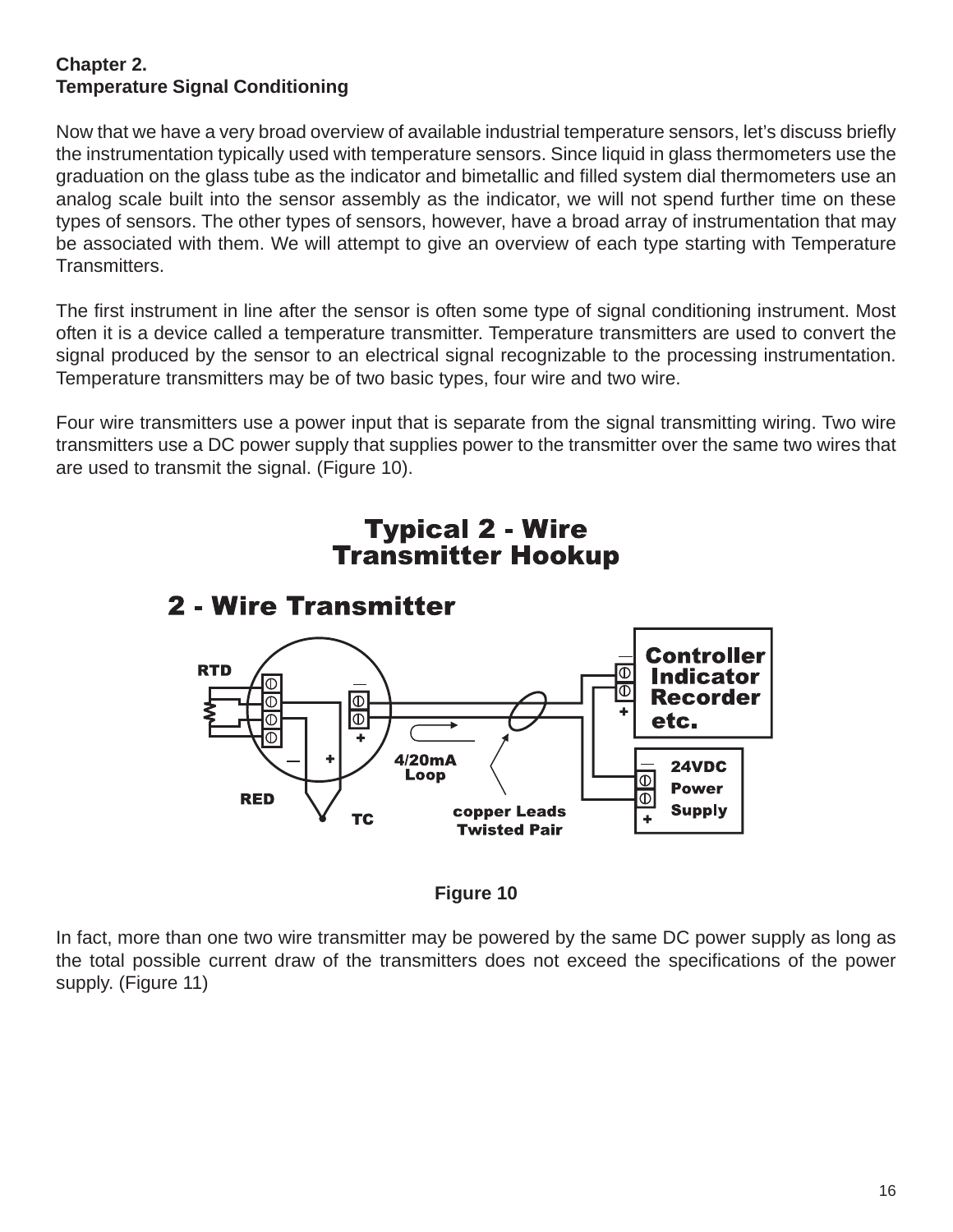



Thermocouple and RTD transmitters offer a some unique advantages over transmitting the sensor signal directly to the receiving instrument by means of thermocouple extension wire, in the case of thermocouples, and regular copper wire, in the case of RTDs.

First of all, we must remember that with thermocouples, we are dealing with a very low level emf measured in millivolts. When these small millivolt signals are transmitted by way of thermocouple extension wire over long distances, they are very susceptible to outside interference from electrical noise generated by surrounding machinery. This electrical noise can render the thermocouple signal useless. Thermocouple circuits are also prone to ground loop problems which can result in erroneous readings.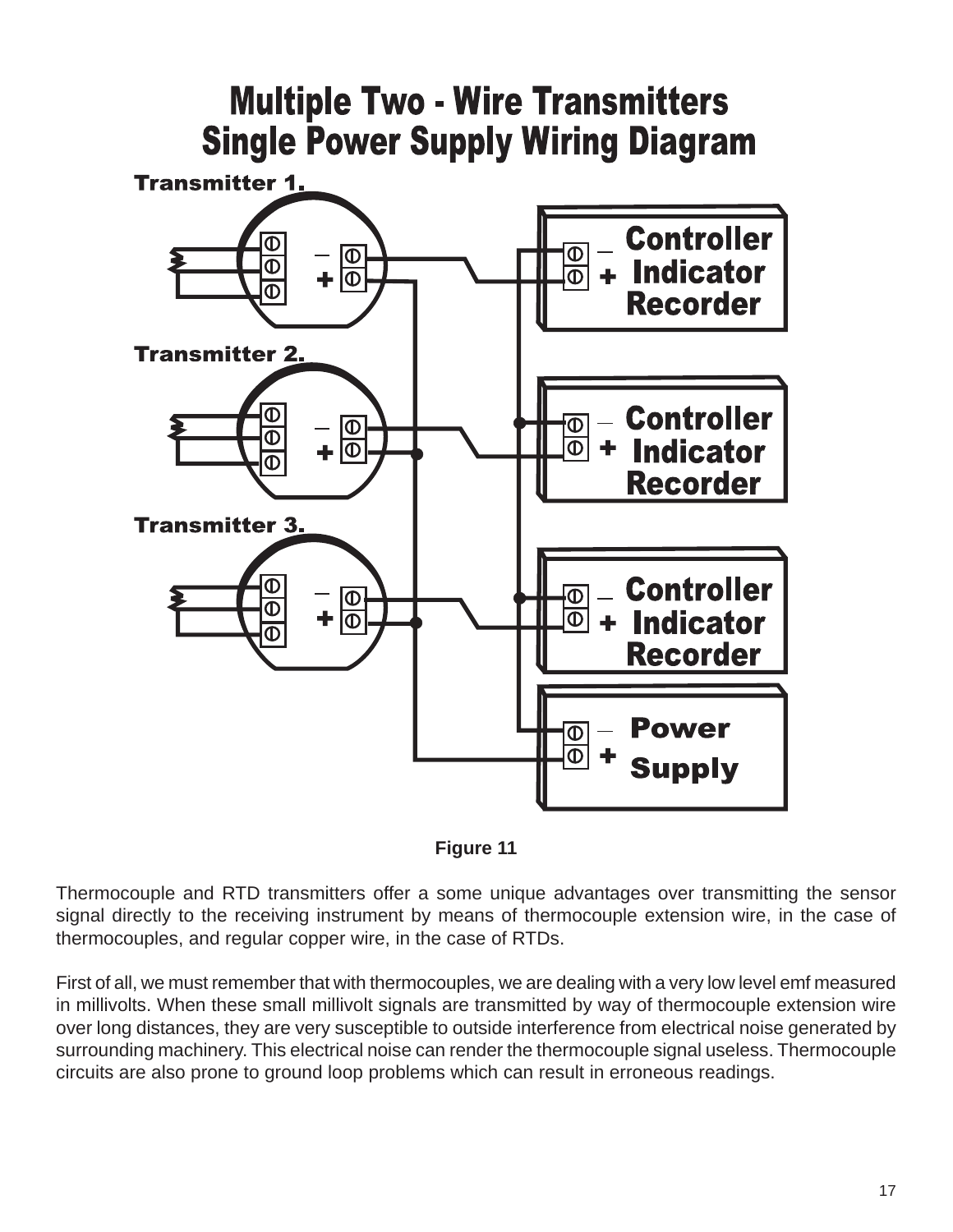Thermocouple transmitters convert the small millivolt output of a thermocouple to a current signal (typically 4-20 mADC) which is immune to noise and voltage drops over a long distance. Isolated thermocouple transmitters eliminate the ground loop problems by isolating the transmitter input from the transmitter output.

RTD transmitters convert the RTD resistance measurement to a current signal and thereby eliminate the problems inherent in RTD signal transmission via leadwire which is lead resistance. Errors in RTD circuits (especially two and three wire RTDs) are often caused by the added resistance of the leadwire between the sensor and the instrument. (Figure 12)



Another fact that often makes the use of transmitters in thermocouple and RTD circuits advantageous is cost. Thermocouple extension wire is very expensive because its conductors are constructed of the same alloys as the element itself (refer to the Law of Homogeneous Circuits in chapter 1). Also, if lead lengths are long, a heavy gage (typically 16 awg) must be used to resist voltage drop in the circuit. This not only increases the cost of the extension wire but it makes it more difficult to install as well. If the distance between the sensor and the receiving instrument is substantial, then the difference in cost between thermocouple extension wire and the copper wire used with a transmitter can more than pay for the addition of a transmitter to the circuit. Pretty much the same holds true in RTD circuits. The extension wire used is copper but most often three conductors must be run instead of two. Also larger gage size is required to lessen the lead resistance effect.

Another reason that transmitters must often be used is that many instruments will not accept the signals produced by thermocouples and RTDs directly. Much of today's temperature instrumentation consists of computer based systems and programmable logic controllers (PLC). These systems normally handle the current input from a transmitter with no problem. Thermocouple and RTD signals often cannot be inputted directly to these devices. Even when they can, it often requires the addition of expensive electronic circuitry to convert the thermocouple and RTD signals to one that is usable by the system.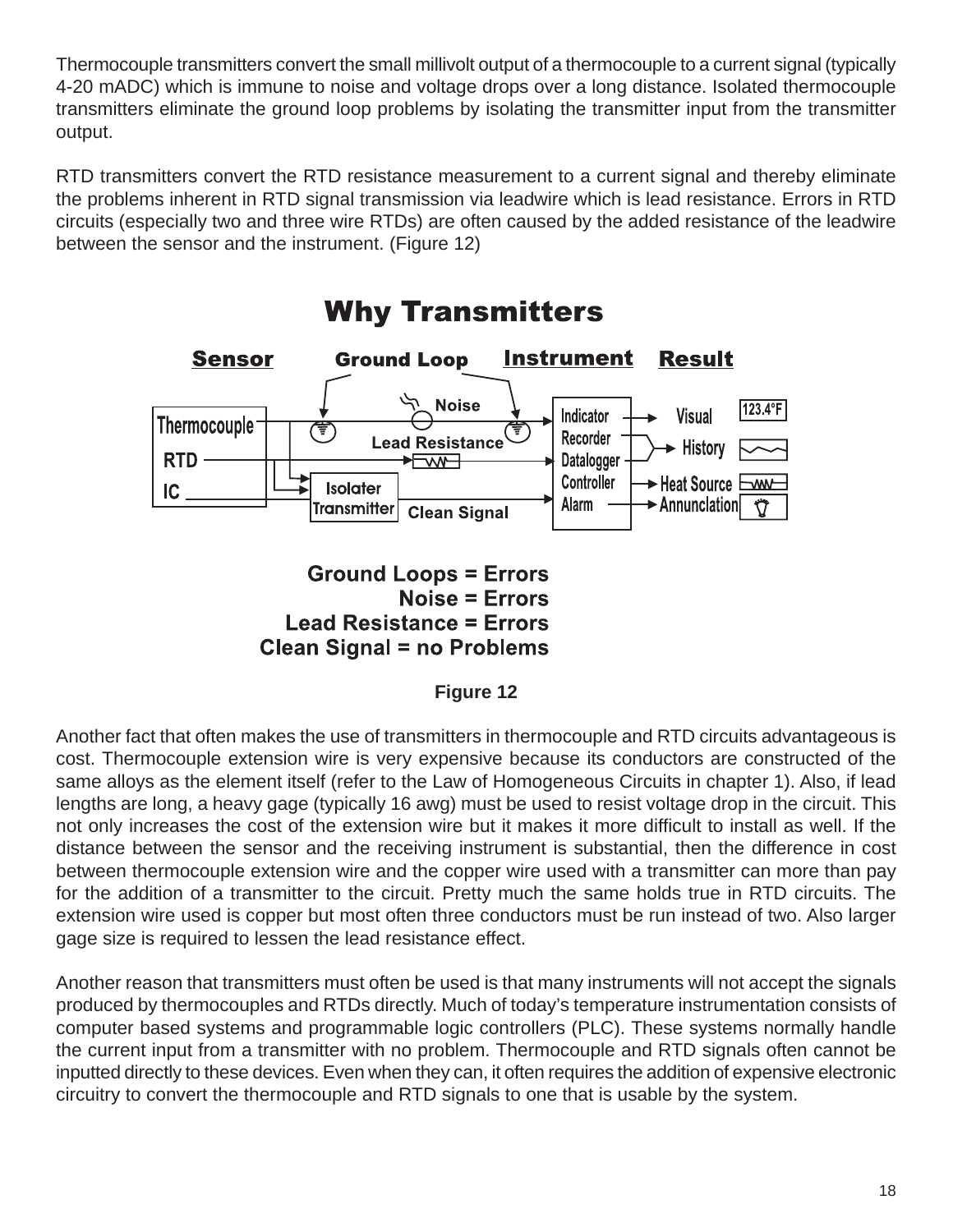#### **Chapter 3. Single Loop Temperature Controllers**

A single loop temperature controller is an instrument that takes the signal from a sensor, compares it to a setpoint signal, and adjusts the output to the heating device to maintain, as close as possible, equilibrium between the measured temperature and the setpoint temperature. The key phrase here is "as close as possible". There are several types of control methods used to accomplish this. We will attempt to briefly explain the most common.

#### **On-Off Control**

Selection of the right temperature controller for the application depends on the degree of control required by the application. The simplest of applications may only require what is called "On-Off" control. On-Off control operates much in the same manner as the thermostat on our home heating systems. In other words, the output of the controller is either 100% on or 100% off. The sensitivity of the On-Off control (sometimes called "hysteresis" or "dead-band") is designed into the control action between the points at which the control output switches from "off" to "on". This designed in hysteresis prevents the output from switching from off to on too rapidly. If the hysteresis is set too "narrow", rapid switching will occur and often result in what is known as output "chattering". This "chattering" can result in poor lifetime of output relays and heating components. Therefore, the hysteresis should be set so that there is sufficient time delay between the "on" and "off" modes of the outputs. Due to the hysteresis needed in the output of the on-off controller, there will always be a certain "undershoot" and "overshoot" in the control action. The amount of under shoot and overshoot is dependent upon the characteristics of the entire thermal system of a particular application. (Figure 13A..)

#### **Time Proportioning**

Processes requiring a little more precise control than On-Off control usually require what is called Time Proportioning. A time proportioning control operates much the same way as an on-off control while the process temperature is outside of what is called the proportional band. The proportional band is that area around the setpoint in which time proportioning control takes places. When the process temperature enters the proportional band (approaching setpoint) the cycle time between time on and time off begins to vary. At the low end of the proportional band, the on time is much greater than the off time. As the process gets closer to the setpoint, the on time decreases and the off time increases. This changes the effective power to the heating load and causes a "throttling back" in the speed at which the temperature of the process is increased. This action continues until a stabilization takes place somewhere below the setpoint. At this point, control is achieved. The difference in the control point and the actual setpoint is called "droop". (Figure 13B.)



As long as there is no change in the process load, this condition will remain constant.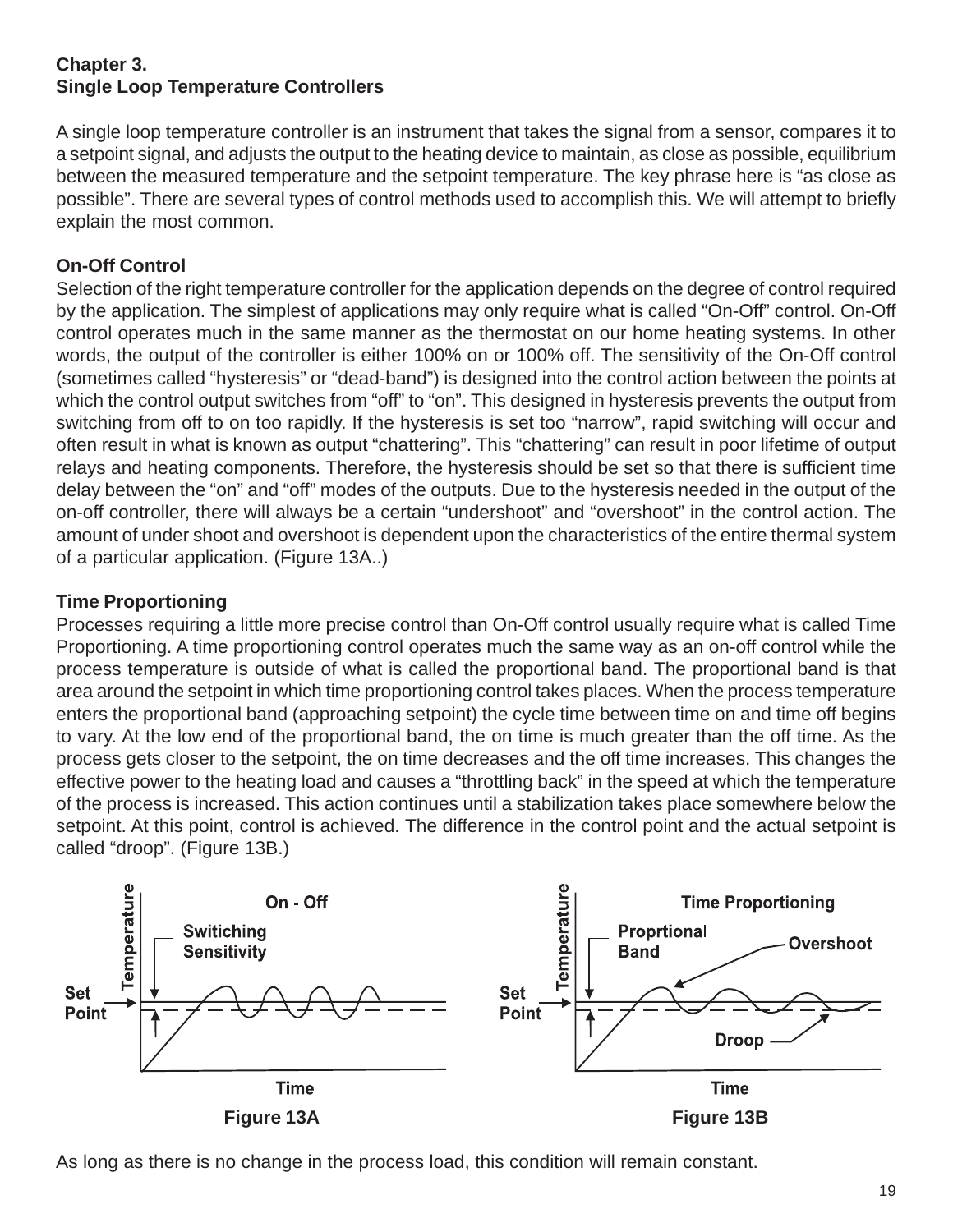#### **Integral or "Reset Action"**

If the "droop" in the time proportioning form of control cannot be tolerated in the process, the Integral function of control must be added. The integral function found in "automatic reset" controllers uses a mathematical algorithm to calculate the amount of droop and then adjusts the output to "reset" the control result to setpoint. This is usually done by automatically shifting the proportion band slightly to compensate for the droop.

Automatic reset action can only take place within the proportional band. Should automatic reset be applied outside the proportional band, the result would be a condition of extreme overshoot of the setpoint. The process of eliminating the automatic reset outside of the proportional band is called "antireset windup" and is typically a standard feature of controls that include the automatic reset or "integrating" function.

On many controls that do not offer "automatic" reset. This function is accomplished manually by a potentiometer adjustment that manually shifts the proportional band. (Figure 14A and 14B)



#### **Derivative (Automatic Rate)**

Temperature overshoot is when the process, during its cycling, exceeds setpoint. Overshoot can be small and insignificant or large enough to cause major problems with the process. In all the types of control discussed so far, overshoot occurs. Overshoot can be damaging in many processes and therefore must be avoided. The derivative function (also called "automatic rate") can be used in control systems to prevent overshoot. The derivative function anticipates how quickly the setpoint will be reached. It does this by measuring the rate of change of process temperature and then by forcing the control into a proportioning action at a faster rate thereby slowing down the rate of process temperature change. This action allows the process temperature to "glide" into the setpoint and thereby prevent a large degree of overshoot on start-up and when system changes such as large load changes or the opening of a furnace door, etc. takes place.

Typically, the most precise of process control applications will require a control that has proportional, automatic reset, and automatic rate functions. This type of control is know as PID (Proportional, Integral, Derivative). (Figure 14C)

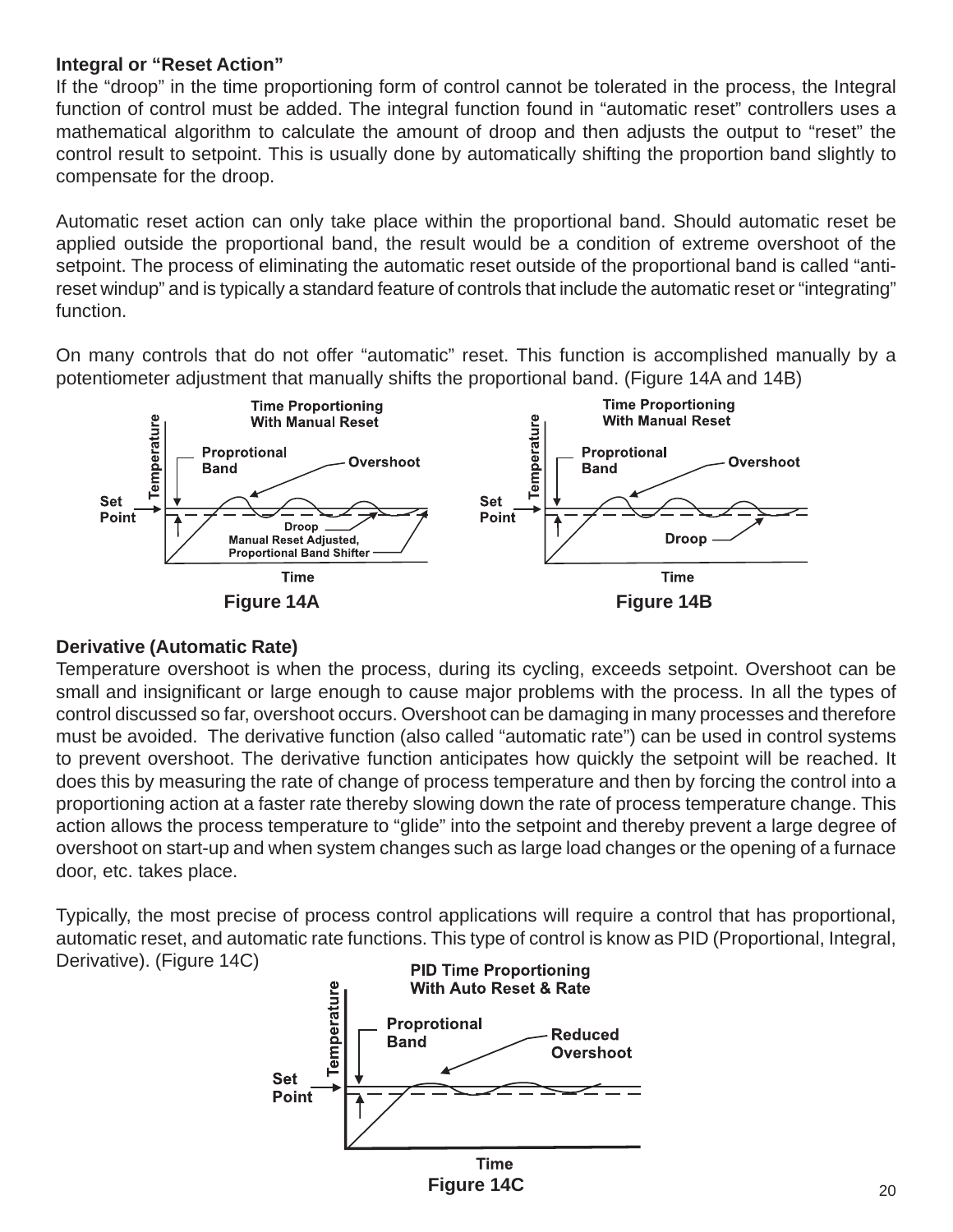#### **Control System Tuning On-Off Control**

Tuning an On-Off control system is usually accomplished by one simple manual adjustment. This adjustment basically controls the switching hysteresis by adjusting the points at which the control turns on and turns off.

#### **(PID)**

Proportional (P), Proportional plus Integral (PI), and Proportional plus Integral plus Derivative .

There are several methods for the proper tuning of P, PI, and PID controls. Most methods require a considerable amount of trial and error as well as a technician endowed with a lot of patience! The following is one of those methods.

The first step is the tuning of the proportional band. If the controller contains Integral and Derivative adjustments, tune them to zero before adjusting the proportional band. The proportional band adjustment selects the response speed (sometimes called gain) a proportional controller requires to achieve stability in the system. The proportional band must be wider in degrees than the normal oscillations of the system but not too wide so as to dampen the system response. Start out with the narrowest setting for the proportional band. If there are oscillations, slowly increase the proportional band in small increments allowing the system to settle out for a few minutes after each step adjustment until the point at which the offset droop begins to increase. At this point the process variable should be in a state of equilibrium at some point under the setpoint.

The next step is to tune the Integral or reset action. If the controller has a manual reset adjustment, simply adjust the reset until the process droop is eliminated. The problem with manual reset adjustments is that once the setpoint is changed to a value other than the original, the droop will probably return and the reset will once again need to be adjusted.

If the control has automatic reset , the reset adjustment adjusts the auto reset time constant (repeats per minute). The initial setting should be at the lowest number of repeats per minutes to allow for equilibrium in the system. In other words, adjust the auto reset in small steps, allowing the system to settle after each step, until minor oscillations begin to occur. Then back off on the adjustment to the point at where the oscillations stop and the equilibrium is reestablished. The system will then automatically adjust for offset errors (droop).

The last control parameter to adjust is the Rate or Derivative function. Always adjust this function last. Always! The reason I am so emphatic on this point is that if the rate adjustment is turned on before the reset adjustment is made, the reset will be pulled out of adjustment when the rate adjustment is turned on. Then you just have to start your tuning procedure over!

The function of the rate adjustment is to reduce as much as possible any overshoot. The rate adjustment is a time based adjustment measured in minutes which is tuned to work with the overall system response time. The initial rate adjustment should be the minimum number of minutes possible. Increase the adjustment in very small increments. After each adjustment let it settle out a few minutes. Then increase the setpoint a moderate amount. Watch the control action as the setpoint is reached. If an overshoot occurs, increase the rate adjustment another small amount and repeat the procedure until the overshoot is eliminated. Sometimes the system will become "sluggish" and never reach setpoint at all. If this occurs, decrease the rate adjustment until the process reaches setpoint. There may still be a slight overshoot but this is a trade-off situation.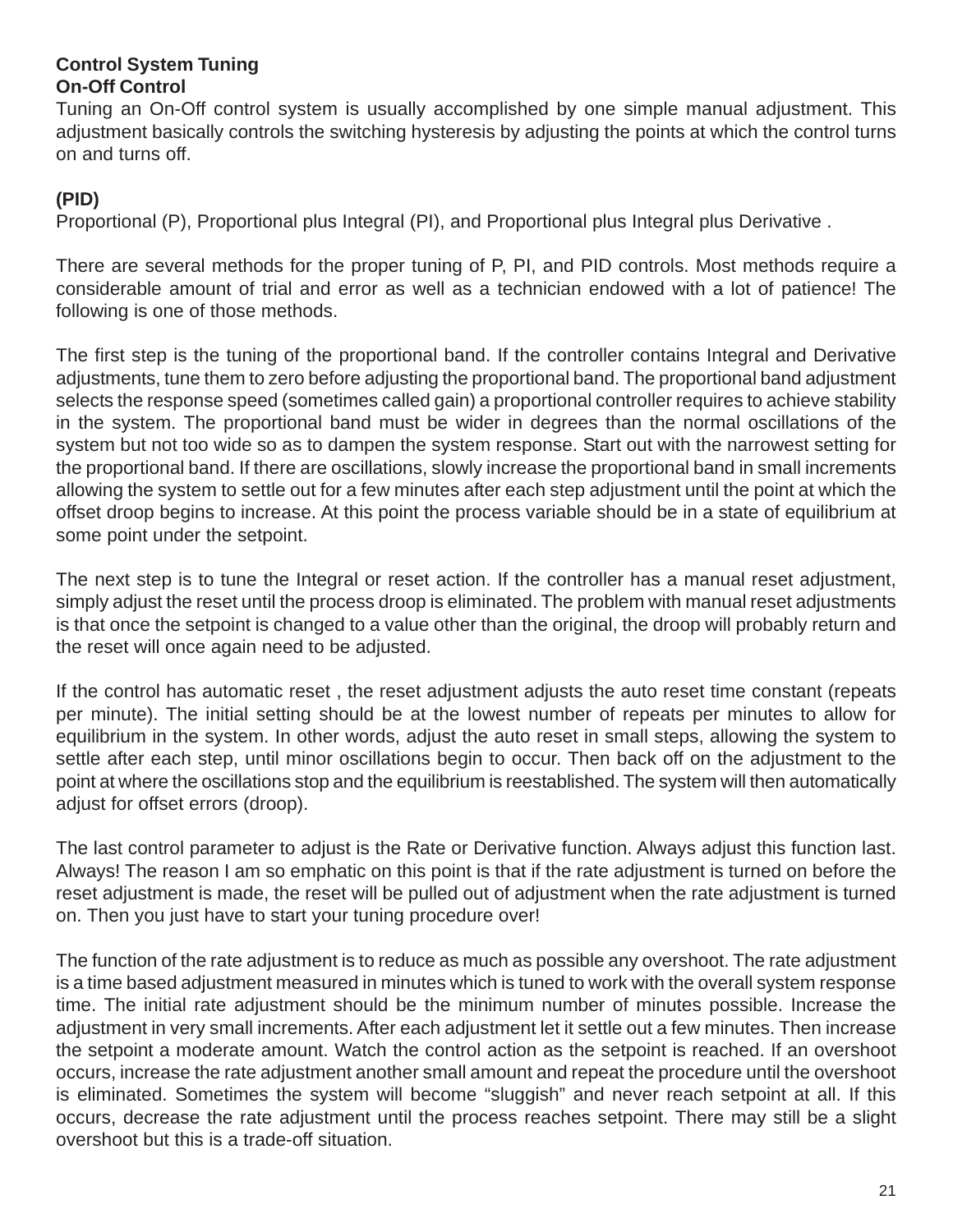#### **Autotune**

Tuning control parameters is no fun! Thank goodness for modern technology and the invention of "Autotune". Most of today's controller manufacturers offer single loop temperature controllers with the option of automatic parameter tuning which eliminates a lot of the drudgery of manual tuning. There are several methods of autotuning. Most operate on a system whereby the controller "looks" at the initial start-up cycle from start to the time the process reaches setpoint. Then by learning from the response characteristics of the first cycle it adjusts itself to optimum tuning parameters based on the history created in the first cycles. The auto-tune function continues to "learn" from subsequent cycles and readjusts parameters until the optimum settings for PID are reached. Since not all manufacturer's autotune controllers function the same, it is advisable to consult the instruction manual before attempting to use the auto-tune feature for the first time.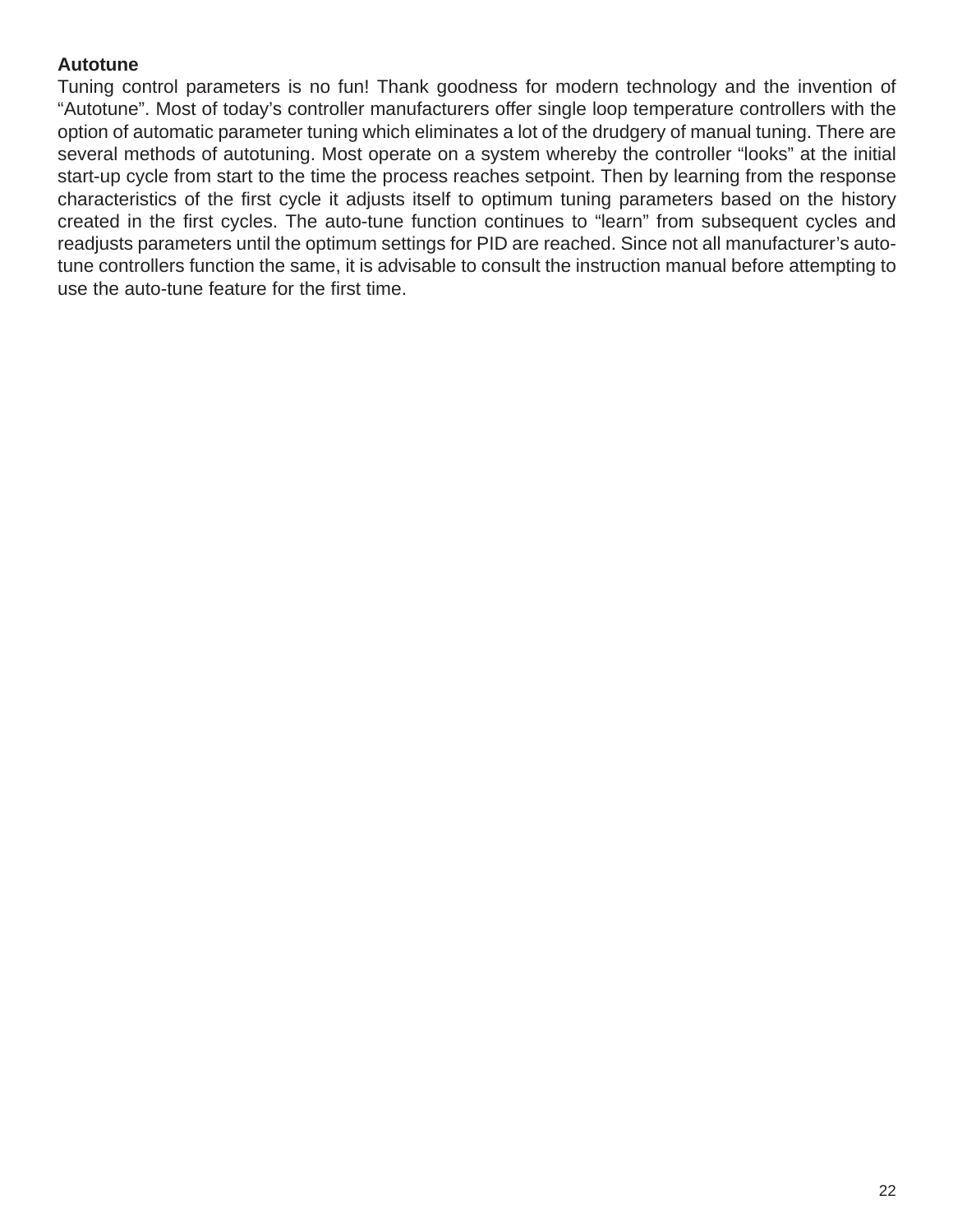#### **Chapter 4. Datalogging**

In many industrial applications it is often necessary to record temperatures for permanent records due to government or manufacturing requirements or to simply provide historical data that may later help determine problems within a system.

Data collection of temperature readings in industry vary from sophisticated DCS systems (Distributed Control Systems) which do both data logging and control usually of many process points simultaneously to simple manual systems using inexpensive portable indicators.

The most inexpensive portable indicators do not provide any "recording" or memory features. Readings from these instruments must be recorded by hand. Some portable indicators now are available with memory so that a number of measurements may be taken into memory and later downloaded into personal computers for permanent records.

Another popular way to record data from temperature sensors is by chart recorder. Chart recorders have been around for a long time and still have application in today's process marketplace. Round chart recorders take thermocouple and RTD signals directly or analog process signals from sensors using a transmitter. The advantage of round chart recorders is that the charts are graduated into precise time periods for those who require records by the day, week, or hour on separate charts. Strip chart recorders, on the other hand, offer the ability to input many more inputs and read them by scanning and then printing. Many of today's chart recorders are what is called "Hybrid" recorders. These recorders offer many more functions and abilities that the standard chart recorders can't.

Hybrid recorders offer various recording modes such as analog trending where a pen or dotting mechanism "draws" a recorded input for each channel. Each channel, in most cases, can be charted in a different color. This is important when recording a number of different points as it allows simple identification of the point the technician is trying to read. Hybrid recorders also offer digital recording modes which alphanumerically list sensor measurement with time stamps, tag numbers, point numbers, etc. Hybrid recorders also offer the combination of digital and analog trend recording. In this mode, the recorder can be programmed to trend record for an adjustable time period and then automatically print out a chart of measurement readings at specified time intervals. These modern day recorders usually offer digital readouts as well that give a digital indication of the process temperature of selected points or of scanned points. Many additional features such as alarm outputs, change of print color in alarm condition, self diagnostics, etc. are available on Hybrid recorders.

Distributed control systems also offer datalogging as a part of their overall capabilities. Since these systems are computer based, the datalogging functions are programmable to almost any configuration you may need.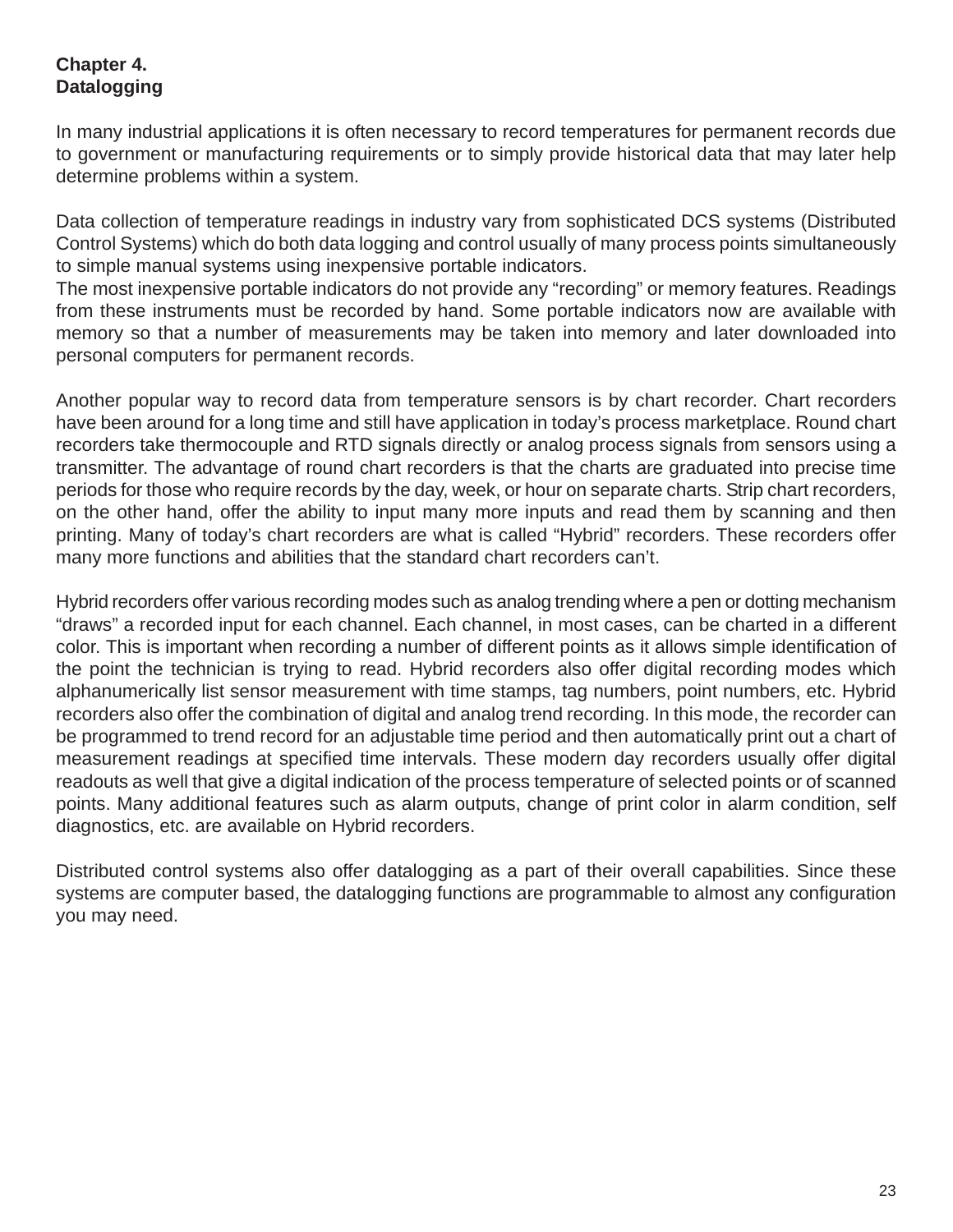#### **Chapter 5. Final Control Devices**

Up to this point, we have briefly discussed temperature sensors, temperature transmitters, temperature controls, and temperature recorders and dataloggers. One more area deserves our attention in the discussion of temperature and the application of temperature instrumentation products. That is the area of final control devices.

To complete the loop in a closed loop temperature control system, you must have some device that takes the output from the temperature control device and converts it into heating or cooling production.

For electrical heating in industry, that device usually must carry a high current due to the amount of power needed to heat a large process. These processes cannot be controlled directly by the output from a temperature controller since that output is usually limited to a load of no more than 5 amps. The final control device can cover a range from the simplest electromechanical relay to mercury relays, to solid state relays and solid state SCR power controllers.

Electromechanical relays are the lowest cost of the final control devices. The problem with electromechanical relays is the ever switching output of a temperature controller results in a short lifetime to the relay's mechanical contacts. This results in frequent contact replacement which will quickly eat away any cost savings on the initial relay purchase. Mercury displacement relays offer an alternative over the electromechanical relays in that the contacts are hermetically sealed from air so that little, if any, spark is present when contacts are closed due to the displacement of the mercury. Mercury containing devices, however, have come under close scrutiny lately due to mercury being listed as a "Hazardous Material".

Replacing mercury relays with solid state relays is often the answer. Solid state relays offer the distinct advantage of having no moving parts to wear out. Solid state relays are selected based on their particular application. Not only do you need to know the load current requirement, you must also identify how the solid state relay is to be operated. Solid state relays are available for both AC and DC input triggering devices. The AC input solid state relay may be operated directly by the output relay of a temperature controller. The DC input solid state relay is usually operated by a DC input signal (open collector) of between 3 and 32 VDC. Any DC voltage in this range will cause the solid state relay to "close the circuit" to operate the heating device. Electromechanical relays, mercury displacement relays, and solid state relays have one thing in common. They all switch the power to the heating load either full on or full off. Many applications that require extreme accuracy need what is called "true" proportioning control. True proportioning control requires what is typically called a "power controller". This device is operated by means of Silicon Controlled Rectifiers (SCR) which can be fired a number of ways to meet the requirements of specific applications. SCR Power Controllers normally take a proportional output from a temperature controller (normally 4-20 mADC) and convert it into a proportional control output to the heating device by means of either "Burst Firing", "Fixed Time Based Firing" , "Variable Time Based Firing", or "Phase Angle Firing".

Zero Crossover or Burst Firing provides a proportional output to the heating device by turning "on" for a number of cycles of the AC input (either 50 or 60 Hz) and then turning off for a number of cycles. The proportion of "on" to "off" cycles is dependant upon the command signal from the temperature controller. In other words, if the controller has a 4-20 mA output and the output is at 12 mA, then the power controller would be on for 30 cycles and off for 30 cycles on a 60 Hz power system.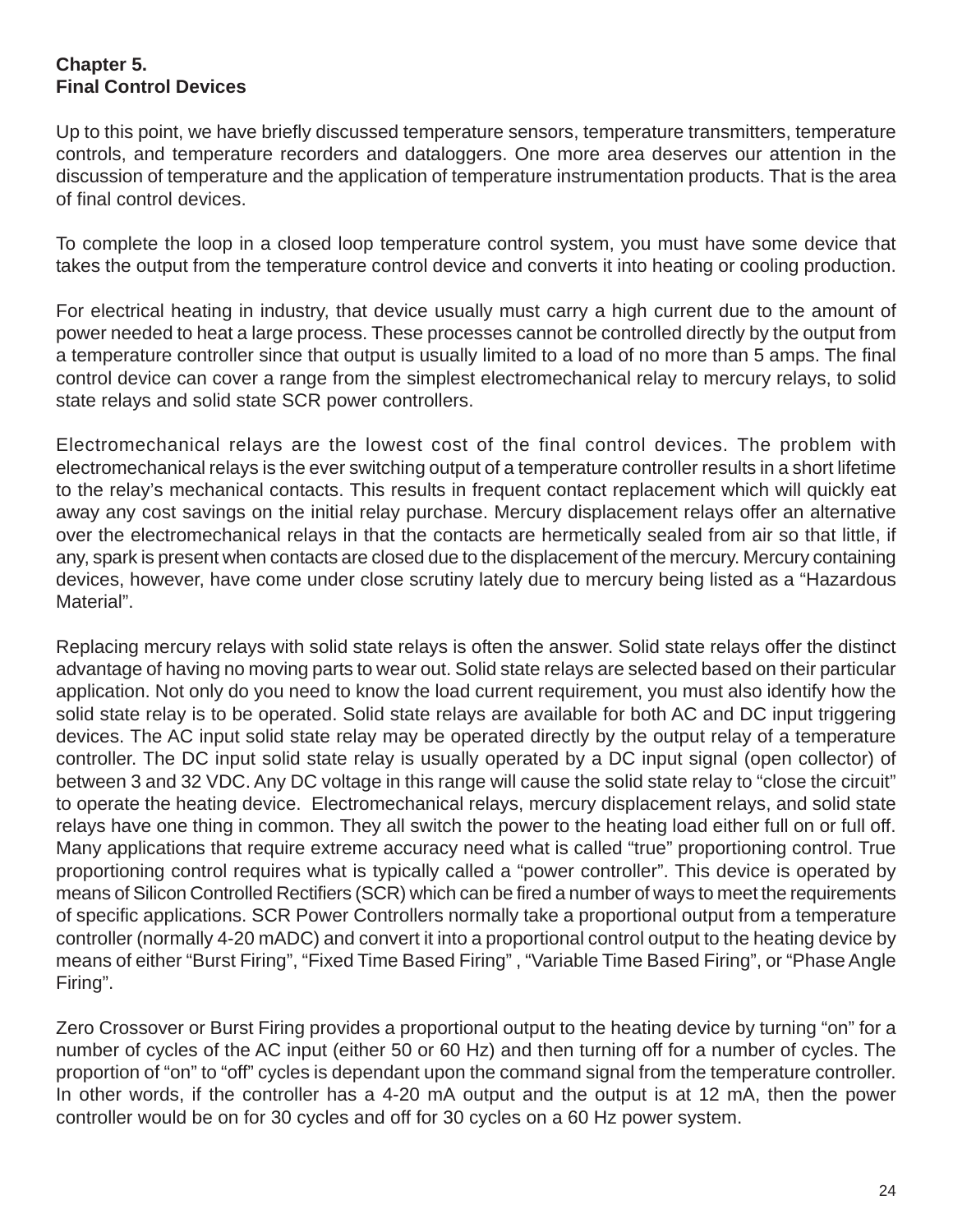With variable time based controls, the on and off times are still proportional to the command control signal, but the time base changes as a function of the demand. Using the example of the 12 mADC output you would have power on for one full cycle and then power off for one full cycle (50% Demand). If you had a 20% demand, the power would be on for one cycle and off for four cycles, etc. One of the biggest advantages with zero crossover control is that since the SCR fires at only the zero point of the 50 or 60 cycle sine wave, the signal is virtually immune to electrical interference.

Phase angle fired SCR power controllers offer the truest form of proportional control because the power passing through the SCR can be controlled. When the SCR is turned "on" it stays on until the polarity changes (the sine wave passes through the zero point). The turn on point, however, can take place at any point in the sine wave. Therefore, since the turn on point is not zero, but delayed inside the sine wave, then the actual amount of power allowed through the SCR is controlled. Although very accurate temperature control may be achieved with phase angle firing, since the turn on point may be at any point in the sine wave, the signal is susceptible to electrical noise in some applications.

A couple of available features make phase angle fired SCR power controllers even more attractive. Some electrical heaters, such as silicon carbide heaters, change resistance with temperature to such an extent that rapid temperature change will shorten their lifetime. A feature called "Soft Start" in a phase angle fired SCR allows the heaters to warm up slowly by delaying the on time of the SCR and gradually increasing the on time by using less delay in each cycle.

Another important available feature is "current limiting". Current limiting SCR power controllers have a current sensing transformer that will not allow more than a pre-established amount of current to pass through the SCR. This feature also lengthens the lifetime of many types of electrical heating elements. A note of warning here, however. If a short circuit in the heater occurs during the on time of a current limiting SCR controller, the high amount of current cannot be restrained from going through the SCR. For this reason, I2T fuses must be used in line with the SCRs so that they will blow at any time during the cycle.

## **Closed Loop Temperature Control**